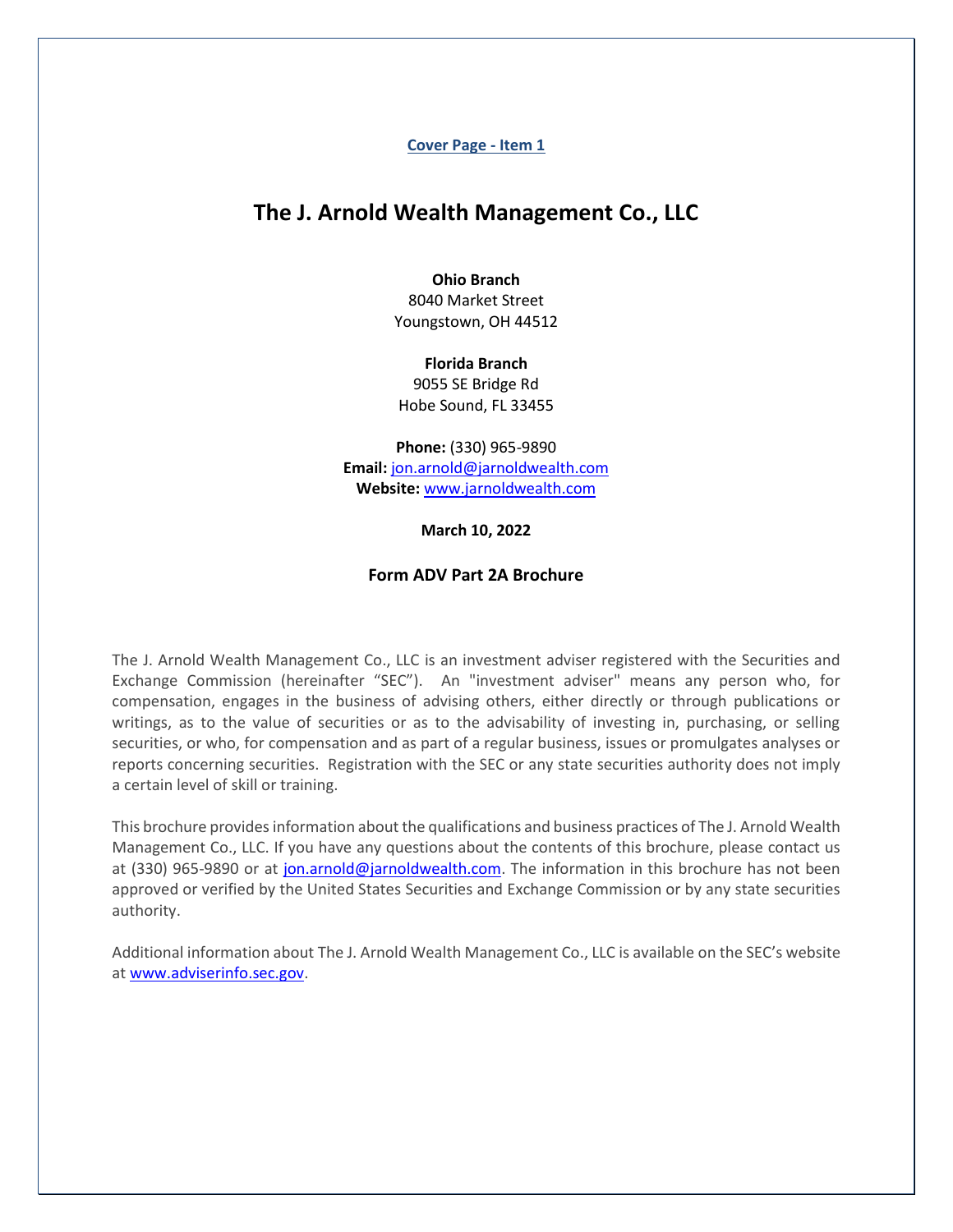# **Material Changes - Item 2**

<span id="page-1-0"></span>The purpose of this page is to inform you of any material changes since the last annual updating amendment filed with regulators on January 23, 2020.

On March 10, 2022, we submitted our annual updating amendment with regulators for fiscal year ending 2021. We updated Item 4 of our Form ADV Part 2 brochure to reflect that as of February 14, 2022, we had discretionary assets under management of \$244,534,453 and \$0 in non-discretionary assets under management. We also amended the cover page of the document to list our new primary office address at 8040 Market Street, Youngstown, OH 44512, and we added important disclosures about J Arnold Mortgage and Loan Advisors, LLC and J Arnold Real Estate Advisors, LLC, our new affiliated entities.

If you would like to receive a complete copy of our current brochure free of charge at any time, please contact us at (330) 965-9890 or at [jon.arnold@jarnoldwealth.com.](mailto:jon.arnold@jarnoldwealth.com)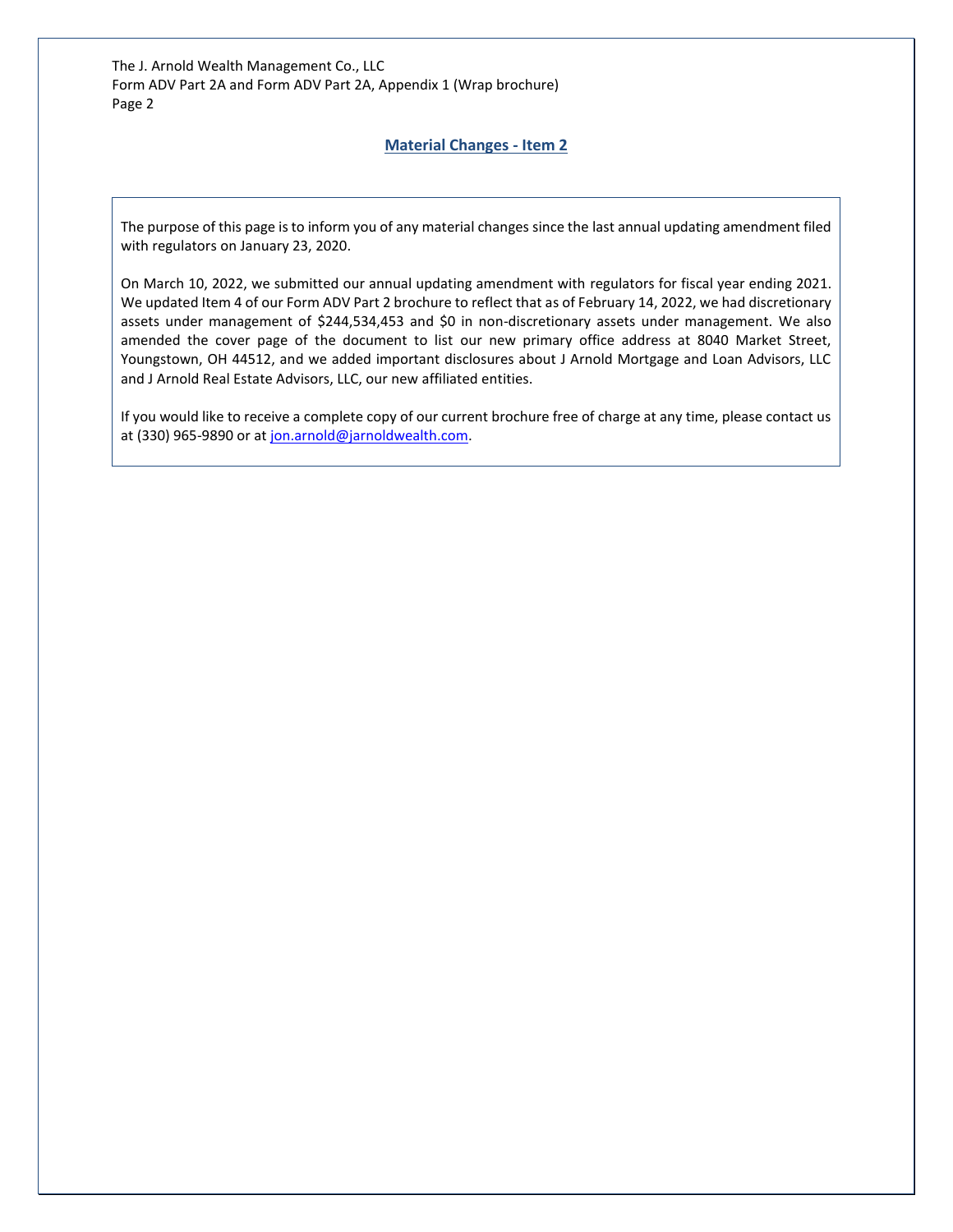# Table of Contents - Item 3

# <span id="page-2-0"></span>**Contents**

| Code of Ethics, Participation or Interest in Client Transactions and Personal Trading - Item 11 12 |
|----------------------------------------------------------------------------------------------------|
|                                                                                                    |
|                                                                                                    |
|                                                                                                    |
|                                                                                                    |
|                                                                                                    |
|                                                                                                    |
|                                                                                                    |
|                                                                                                    |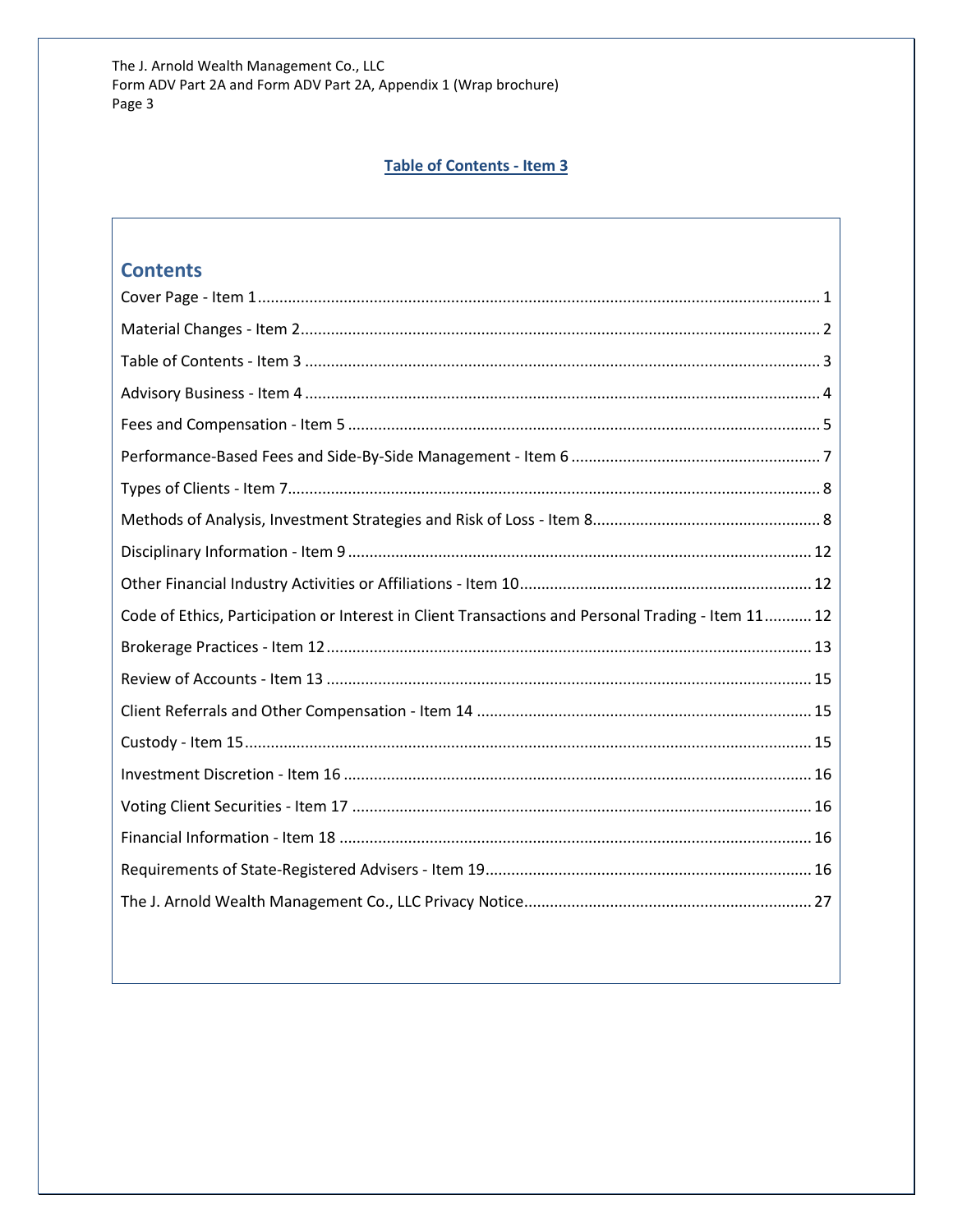# **Advisory Business - Item 4**

<span id="page-3-0"></span>The J. Arnold Wealth Management Co., LLC ("JAWMC" or the "firm") is a Limited Liability Company organized in the state of Ohio. The firm has been in business since November of 2011, and the principal owner is Jon P. Arnold.

You may see the term Associated Person throughout this Brochure. As used in this Brochure, this term refers to anyone from our firm who is an officer, an employee, and all individuals providing investment advice on behalf of our firm. Where required, such persons are properly registered as investment adviser representatives.

#### **Types of Advisory Services**

Currently, we offer portfolio management and financial planning services, personalized for each individual client.

#### Portfolio Management Services

JAWMC offers ongoing portfolio management services based on the individual goals, objectives, time horizon, and risk tolerance of each client. Investment Supervisory Services include, but are not limited to, the following:

- Investment strategy
- Personal investment policy
- Asset allocation
- Asset selection
- Risk tolerance
- Regular portfolio monitoring

JAWMC evaluates the current investments of each client with respect to their risk tolerance levels and time horizon. JAWMC will request discretionary authority from clients in order to select securities and execute transactions without permission from the client prior to each transaction.

JAWMC generally limits its investment advice and/or money management to mutual funds, equities, bonds, fixed income, debt securities, ETFs, REITs, insurance products including annuities, private placements, and government securities. JAWMC may use other securities as well to help diversify a portfolio when applicable.

#### Financial Planning Services

Client will receive an extensive financial interview and profile. From that interview and profile the client will receive a bound financial plan outlining their budget, objectives, and other pertinent information using financial planning software. Clients will also receive market commentary from experts in the industry such as mutual fund managers. Financial plans and financial planning may include, but are not limited to: investment planning, life insurance; tax concerns; retirement planning; college planning; and debt/credit planning. These services are based on hourly fees and the final fee structure is documented in Exhibit II of the Financial Planning Agreement.

## **Client Tailored Services and Client Imposed Restrictions**

JAWMC offers the same suite of services to all of its clients. However, specific client financial plans and their implementation are dependent upon the information gathered from each client. Information gathered from each client (income, tax levels, and risk tolerance levels) is used to construct a client specific plan to aid in the selection of a portfolio that matches restrictions, needs, and targets.

Clients may impose restrictions in investing in certain securities or types of securities in accordance with their values or beliefs. However, if the restrictions prevent JAWMC from properly servicing the client account, or if the restrictions would require JAWMC to deviate from its standard suite of services, JAWMC reserves the right to end the relationship.

#### **Wrap Fee Programs**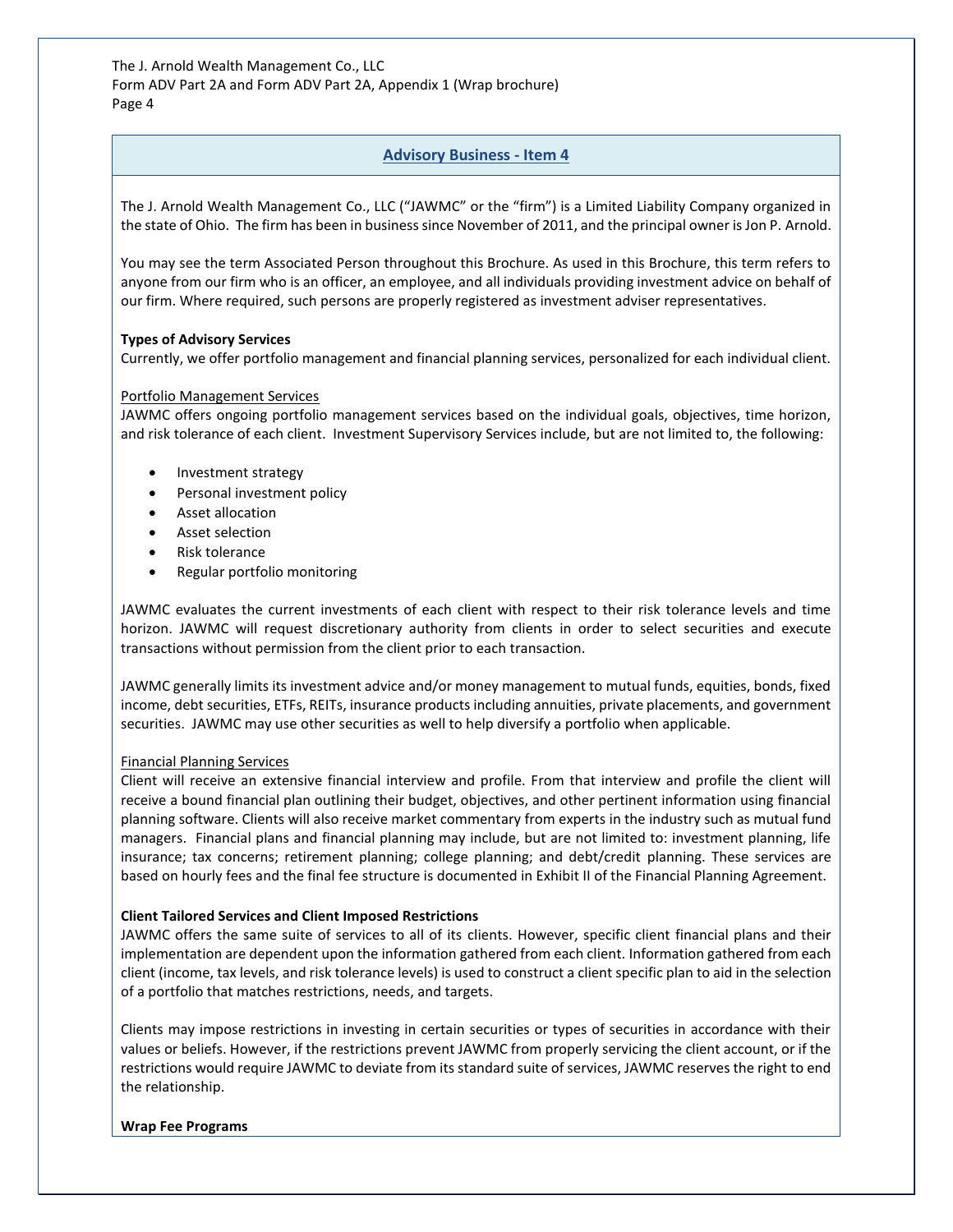JAWMC is the portfolio manager and sponsor of the JAWMC Wrap Fee Program and all portfolio management services are offered through this program. A wrap fee program combines portfolio management, advisory services, and trade execution for a single fee. JAWMC, as portfolio manager is responsible for the research, security selection, and implementation of transaction orders in the Client's account. The transactions in the Client's account will be executed by and custodied at TD Ameritrade, Inc. ("TD Ameritrade"), a FINRA-registered broker-dealer, member SIPC. The Client pays JAWMC an all-inclusive Wrap fee. JAWMC pays TD Ameritrade a portion of this fee for trade execution expenses and does not pass this expense back to the client. Detailed information about the JAWMC Wrap Fee Program and program fees is provided in the Form ADV Part 2A, Appendix 1 (Wrap Brochure) that is attached to this Form ADV Part 2A Disclosure Brochure.

#### **Assets Under Management**

As of February 14, 2022, we had discretionary assets under management of approximately \$244,534,453 and \$0 in non-discretionary assets under management.

# **Fees and Compensation - Item 5**

<span id="page-4-0"></span>Portfolio Management Services

*Fees as a Percentage of Assets Under Management*

| <b>Total Assets Under Management</b> | <b>Annual Fee</b> |
|--------------------------------------|-------------------|
| $$0 - $100,000$                      | $1.00\% - 1.50\%$ |
| $$100,001 - $500,000$                | $1.00\% - 1.25\%$ |
| More than \$501,000                  | 1.00%             |

The fees are charged based on a flat percentage as opposed to a tiered rate. These fees are negotiable depending upon the needs of the client and complexity of the situation, and the final fee schedule is attached as Exhibit II of the Investment Advisory Contract. Fees are paid monthly in arrears, and clients may terminate their contracts with five business days' written notice. Because fees are charged in arrears, no refund policy is necessary. Clients may terminate their accounts without penalty within 5 business days of signing the advisory contract. Advisory fees are withdrawn directly from the client's accounts with client written authorization. JAWMC's fees may be higher than fees charged by other advisers for similar services.

#### *Performance Based Fees*

For Qualified clients, JAWMC may negotiate a fee based on a combination of a percentage of assets under management and a performance fee described in further detail below. In such cases, the firm charges a maximum asset management fee of 1.00% and a maximum of 10% of the annual gross profits for the account in performance fees. The performance fee is invoiced directly to the client and is payable annually, in arrears. No performance fee will be charged, except to the extent that the amount of the capital increase exceeds the sum of any cumulative loss in the account on a yearly basis. In the event the client makes a complete withdrawal from the account on a date other than the end of the year, fees will be due at the time of withdrawal. Annual gross profits are defined as the difference in the value of the account for the previous 4 quarters, adjusted for deposits and withdrawals made during the year. Clients should note that a fee in excess of 3.00% of assets under management is in excess of industry norm and similar advisory services can be obtained for less.

## Financial Planning Services

The hourly fee for these services is \$100 with a minimum of four hour a year commitment. The fees are negotiable and the final fee schedule will be attached as Exhibit II of the Financial Planning Agreement. Fees are paid in arrears upon completion. Because fees are charged in arrears, no refund is necessary. Clients may terminate their contracts without penalty within five business days of signing the advisory contract. Hourly financial planning fees are paid via check in arrears upon completion. Because fees are charged in arrears, no refund is necessary.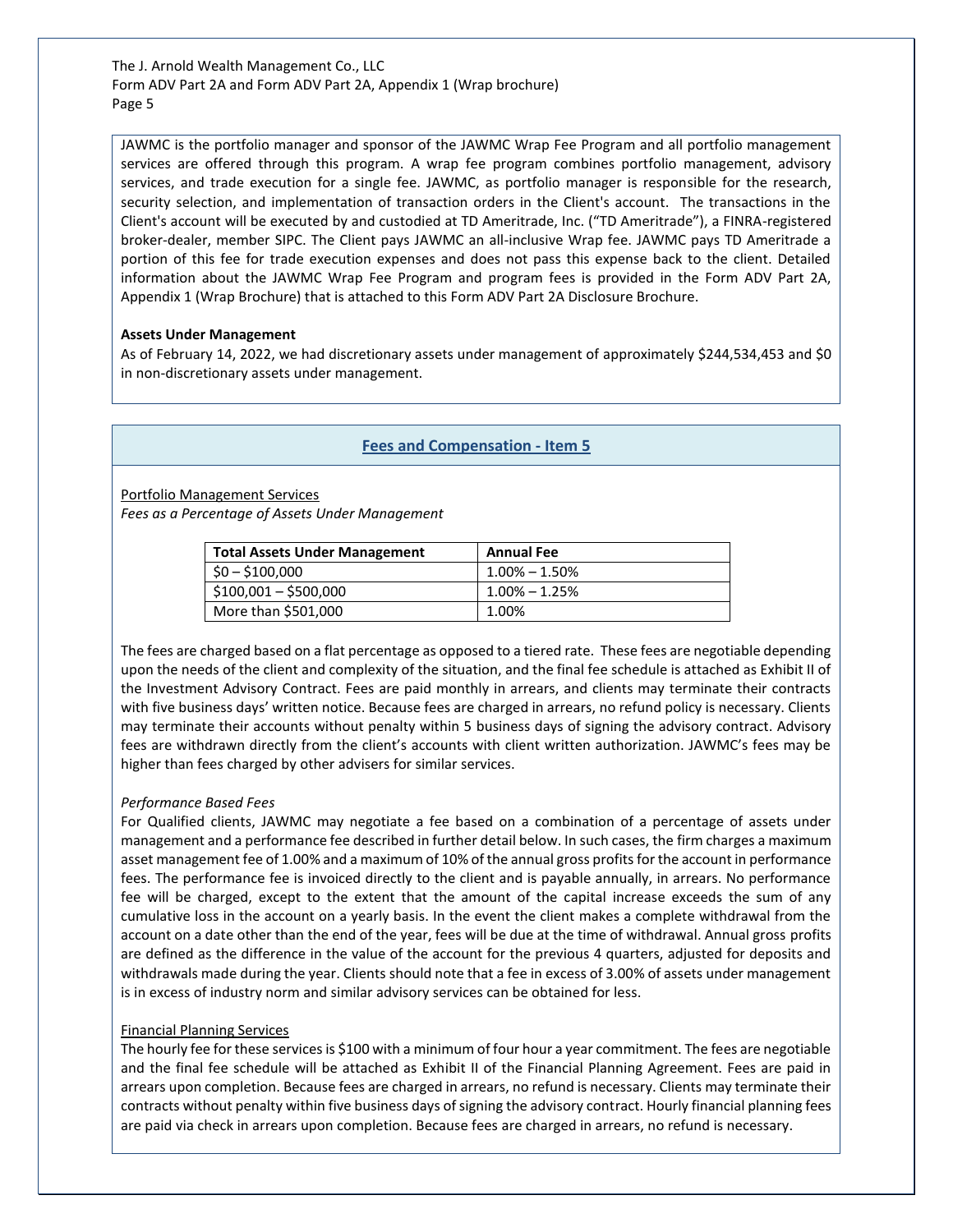#### **Additional Fees and Expenses**

The fees JAWMC charges are negotiable based on the amount of assets under management, complexity of Client goals and objectives, and level of services rendered. The exact fee payable by the Client will be listed in the advisory agreement signed by the Client and the firm. We do not represent, warrant, or imply that the services or methods of analysis employed by us can or will predict future results, successfully identify market tops or bottoms, or insulate you from losses due to market corrections or declines.

All fees paid to JAWMC for investment advisory services are separate and distinct from the fees and expenses charged by mutual funds or exchange traded funds to their shareholders. These fees and expenses are described in each fund's prospectus. These fees generally include a management fee, other fund expenses, and a possible distribution fee. If the fund also imposes sales charges, a Client may pay an initial or deferred sales charge.

A Client could invest in a mutual fund directly, without the services of JAWMC. In that case, the Client would not receive the services provided by JAWMC which are designed, among other things, to assist the Client in determining which mutual fund or funds are most appropriate to each Client's financial condition and objectives. Accordingly, the Client should review both the fees charged by the funds and the fees charged by JAWMC to fully understand the total amount of fees to be paid by the Client and to thereby evaluate the advisory services being provided.

We do not represent, warrant, or imply that the services or methods of analysis employed by our firm can or will predict future results, successfully identify market tops or bottoms, or insulate you from losses due to market corrections or declines.

We shall never have physical custody of any Client funds or securities, as the services of a qualified and independent custodian will be used for those services. We will send you an invoice for the payment of our advisory fee, or we will deduct our fee directly from your account through the qualified custodian holding your funds and securities. We will deduct our advisory fee only when you have given us written authorization permitting the fees to be paid directly from your account. Further, the qualified custodian will deliver an account statement to you at least quarterly. These account statements will show all disbursements from your account. You should review all statements for accuracy. We will also receive a duplicate copy of your account statements.

The annual fee associated with the management of wrap accounts covers portfolio management, advisory services, and trade execution. JAWMC, as portfolio manager, is responsible for the research, security selection, and implementation of transaction orders in the Client's account. The Client pays JAWMC an all-inclusive Wrap fee. JAWMC pays TD Ameritrade a portion of this fee for trade execution expenses and does not pass this expense back to the client.

**Negotiability of Fees:** We allow Associated Persons servicing the account to negotiate the exact investment management fees within the range disclosed in our Form ADV Part 2A Brochure. As a result, the Associated Person servicing your account may charge more or less for the same service than another Associated Person of our firm. Further, our annual investment management fee may be higher than that charged by other investment advisors offering similar services/programs.

**Billing on Cash Positions:** The firm treats cash and cash equivalents as an asset class. Accordingly, unless otherwise agreed in writing, all cash and cash equivalent positions (e.g., money market funds, etc.) are included as part of assets under management for purposes of calculating the firm's advisory fee. At any specific point in time, depending upon perceived or anticipated market conditions/events (there being no guarantee that such anticipated market conditions/events will occur), the firm may maintain cash and/or cash equivalent positions for defensive, liquidity, or other purposes. While assets are maintained in cash or cash equivalents, such amounts could miss market advances and, depending upon current yields, at any point in time, the firm's advisory fee could exceed the interest paid by the client's cash or cash equivalent positions.

**Billing on Margin:** Unless otherwise agreed in writing, the gross amount of assets in the client's account, including margin balances, are included as part of assets under management for purposes of calculating the firm's advisory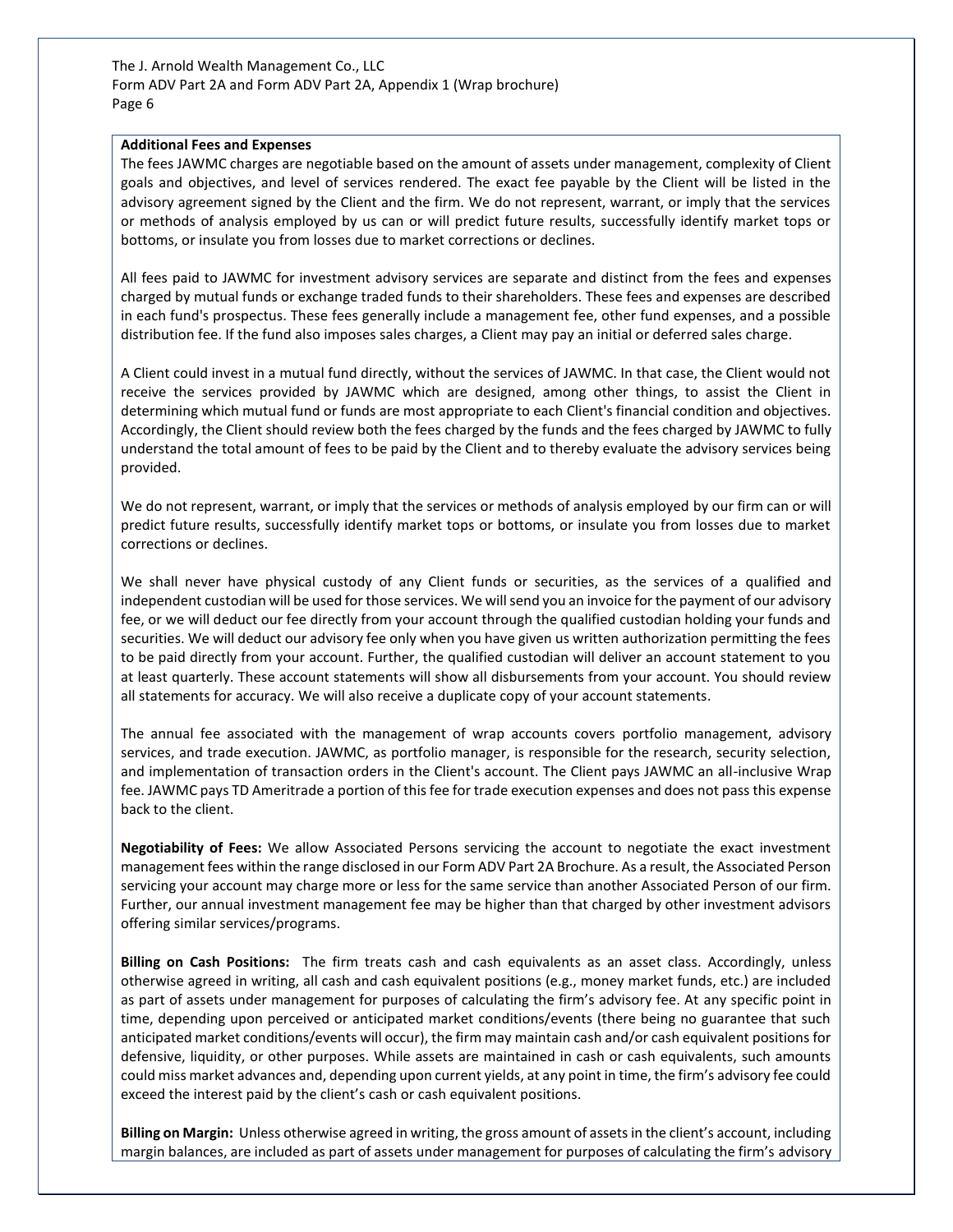fee. Clients should note that this practice will increase total assets under management used to calculate advisory fees which will in turn increase the amount of fees collected by our firm. This practice creates a conflict of interest in that our firm has an incentive to use margin in order to increase the amount of billable assets. At all times, the firm and its Associated Persons strive to uphold their fiduciary duty of fair dealing with clients. Clients are free to restrict the use of margin by our firm. However, clients should note that any restriction on the use of margin may negatively impact an account's performance in a rising market.

**Periods of Portfolio Inactivity:** The firm has a fiduciary duty to provide services consistent with the client's best interest. As part of its investment advisory services, the firm will review client portfolios on an ongoing basis to determine if any changes are necessary based upon various factors, including but not limited to investment performance, fund manager tenure, style drift, account additions/withdrawals, the client's financial circumstances, and changes in the client's investment objectives. Based upon these and other factors, there may be extended periods of time when the firm determines that changes to a client's portfolio are neither necessary nor prudent. Notwithstanding, unless otherwise agreed in writing, the firm's annual investment advisory fee will continue to apply during these periods, and there can be no assurance that investment decisions made by the firm will be profitable or equal any specific performance level(s).

#### **Compensation for the Sale of Investment Products**

Certain Executive Officers and other Associated Persons of JAWMC are licensed as independent insurance agents. These persons will earn commission-based compensation for selling insurance products, including insurance products they sell to you. Insurance commissions earned by these persons are separate to our advisory fees. This practice presents a conflict of interest because persons providing investment advice on behalf of our firm who are insurance agents have an incentive to recommend insurance products to you for the purpose of generating commissions rather than solely based on your needs. **Clients of our firm are under no obligation, contractually or otherwise, to purchase insurance products through any person affiliated with our firm.**

# **Performance-Based Fees and Side-By-Side Management - Item 6**

<span id="page-6-0"></span>As noted in Item 5 above, JAWMC charges certain Clients a performance-based fee (i.e., a fee calculated based on a share of capital gains upon or capital appreciation of the assets or any portion of the assets of an advisory Client) as part of our Performance Based Management Fee for separately managed accounts. We charge performance-based fees only to "Qualified Clients" who have a net worth greater than \$2,100,000, or those for whom we manage a minimum of \$1,000,000, from the beginning of our agreement for services. Performancebased fees are fees based on a share of capital gains or capital appreciation of a Client's account. The amount of the performance-based fee we charge is described in the "Fees and Compensation - Item 5" section in this Brochure.

Performance-based compensation may be larger than otherwise would be the case if the fee was calculated as a percentage of assets under management because the amount of the fee will be based on account performance. Performance based fee arrangements create the following conflicts of interest:

- Performance based fee arrangements create an incentive for JAWMC to recommend investments, which may be riskier or more speculative than those, which would be recommended under a different fee arrangement. We mitigate this conflict by selecting investments that we believe to be appropriate for clients in accordance with the firm's investment strategy;
- We stand to receive compensation with regard to unrealized (not sold) appreciation as well as realized (sold) gains in performance based management fee Client accounts. The fees charged by us in performance based management fee arrangements may be higher or lower than fees charged by other advisers for comparable services.
- We have an incentive to offer investments that we believe will be more profitable than others to performance based management fee accounts in order to earn more compensation. However, we seek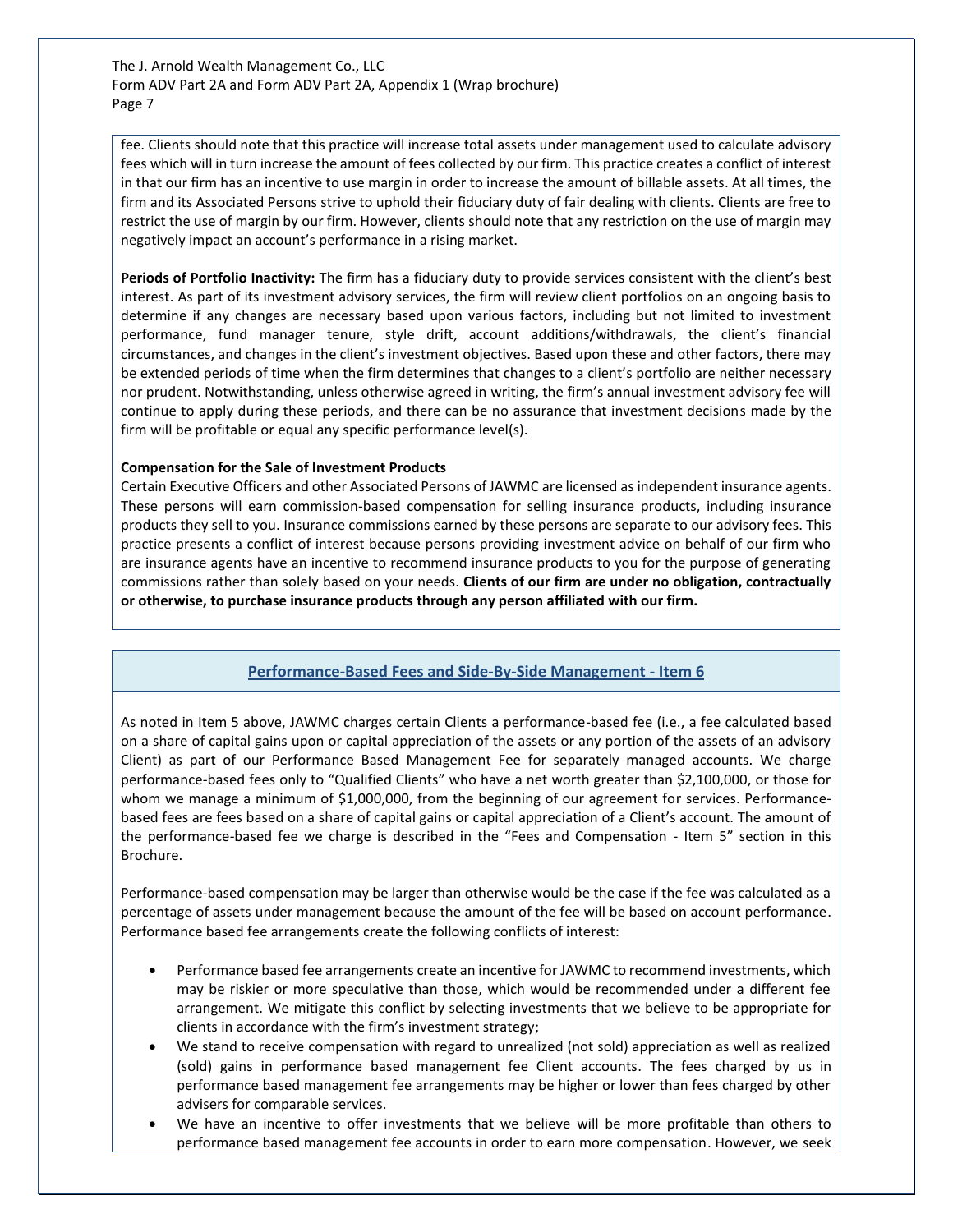> to invest client accounts fairly and equally, thereby mitigating this conflict from influencing the allocation of investment opportunities among clients.

#### **Types of Clients - Item 7**

<span id="page-7-0"></span>JAWMC generally provides investment advice and/or management supervisory services to Individuals and High-Net-Worth Individuals.

There is an account minimum, \$100,000 which may be waived by the investment advisor, based on the needs of the client and the complexity of the situation. On a case per case basis, the JAWMC will allow a client with less than \$100,000.00 to invest with A FOUR HOUR minimum financial planning fee paid to cover cost of manpower/womanpower, postage, copies, and advisors time.

# **Methods of Analysis, Investment Strategies and Risk of Loss - Item 8**

<span id="page-7-1"></span>We may use one or more of the following methods of analysis when providing investment advice to you:

- *Fundamental Analysis*  involves analyzing individual companies and their industry groups, such as a company's financial statements, details regarding the company's product line, the experience and expertise of the company's management, and the outlook for the company's industry. The resulting data is used to measure the true value of the company's stock compared to the current market value. The primary risk of fundamental analysis is that information obtained may be incorrect and the analysis may not provide an accurate estimate of earnings, which may be the basis for a stock's value. If securities prices adjust rapidly to new information, utilizing fundamental analysis may not result in favorable performance.
- *Technical Analysis –* technical analysis is a technique that relies on the assumption that current market data (such as charts of price, volume, and open interest) can help predict future market trends, at least in the short term. It assumes that market psychology influences trading and can predict when stocks will rise or fall. Technical trading models are mathematically driven based upon historical data and trends of domestic and foreign market trading activity, including various industry and sector trading statistics within such markets. Technical trading models, through mathematical algorithms, attempt to identify when markets are likely to increase or decrease and identify appropriate entry and exit points. The primary risk of technical trading models is that historical trends and past performance cannot predict future trends, and there is no assurance that the mathematical algorithms employed are designed properly, updated with new data, and can accurately predict future market, industry, and sector performance.
- *Cyclical Analysis –* Cyclical analysis is similar to technical analysis in that it involves the analysis of market conditions at a macro (entire market/economy) or micro (company specific) level, rather than the overall fundamental analysis of the health of the particular company. The primary risks with cyclical analysis are similar to those of technical analysis.
- Charting Analysis involves the gathering and processing of price and volume pattern information for a particular security, sector, broad index, or commodity. This price and volume pattern information is analyzed. The resulting pattern and correlation data is used to detect departures from expected performance and diversification and predict future price movements and trends. The primary risk of charting analysis is that it may not accurately detect anomalies or predict future price movements. Current prices of securities may reflect all information known about the security and day-to-day changes in market prices of securities may follow random patterns and may not be predictable with any reliable degree of accuracy.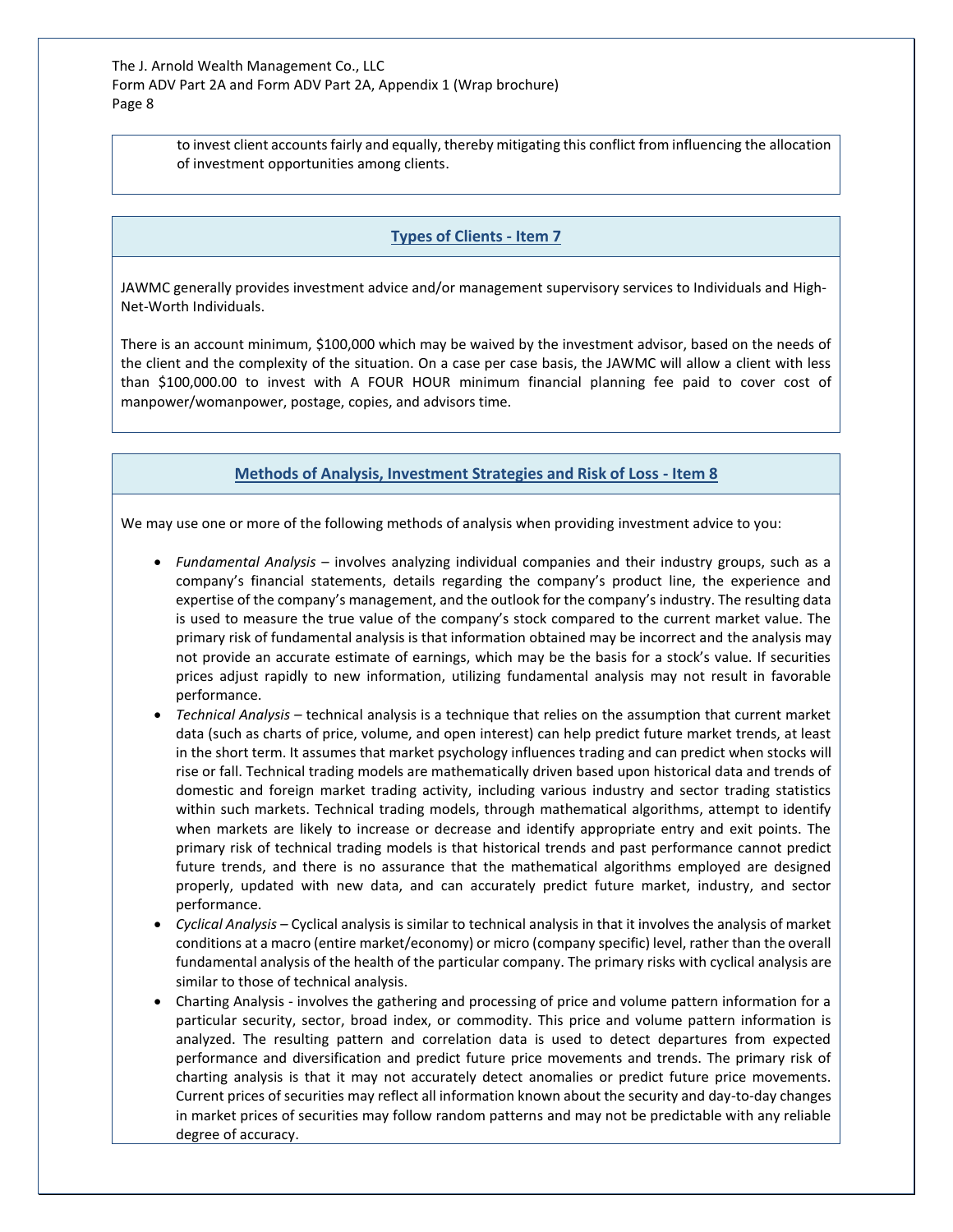We may use one or more of the following investment strategies when advising you on investments:

- *Long Term Purchases* securities purchased with the expectation that the value of those securities will grow over a relatively long period of time, generally greater than one year. Using a long-term purchase strategy generally assumes the financial markets will go up in the long-term which may not be the case. There is also the risk that the segment of the market that you are invested in or perhaps just your particular investment will go down over time even if the overall financial markets advance. Purchasing investments long-term may create an opportunity cost - "locking-up" assets that may be better utilized in the short-term in other investments.
- *Short Term Purchases* securities purchased with the expectation that they will be sold within a relatively short period of time, generally less than one year, to take advantage of the securities' short-term price fluctuations. Using a short-term purchase strategy generally assumes that we can predict how financial markets will perform in the short-term which may be very difficult and will incur a disproportionately higher amount of transaction costs compared to long-term trading. There are many factors that can affect financial market performance in the short-term (such as short-term interest rate changes, cyclical earnings announcements, etc.) but may have a smaller impact over longer periods of times.
- Trading Trading involves purchasing securities with the idea of selling them relatively quickly. We may use this strategy to take advantage of our predictions of brief price swings. A trading strategy creates the potential for sudden losses if the anticipated price swing does not materialize, and could result in having a long-term investment in a security that was designed to be a short-term purchase, or the potential of a loss. We do not anticipate using a frequent trading strategy. However, in the event we recommend this strategy for a particular client, they should understand that higher rates of portfolio turnover would likely result in an increase in the account's broker-dealer costs. High portfolio turnover may also result in the realization of net capital gains, and any distributions derived from such gains may be ordinary income for federal tax purposes.

#### **Investing in securities involves risk of loss that clients should be prepared to bear.**

The investment advice provided along with the strategies suggested by JAWMC will vary depending on each client's specific financial situation and goals. This brief statement does not disclose all of the risks and other significant aspects of investing in financial markets. In light of the risks, you should fully understand the nature of the contractual relationship(s) into which you are entering and the extent of your exposure to risk. Certain investing strategies may not be suitable for many members of the public. You should carefully consider whether the strategies employed would be appropriate for you in light of your experience, objectives, financial resources and other relevant circumstances.

**Recommendation of Particular Types of Securities:** As disclosed under the "Advisory Business" section in this Brochure, we provide advice on various types of securities and we do not necessarily recommend one particular type of security over another since each client has different needs and different tolerance for risk. Each type of security has its own unique set of risks associated with it and it would not be possible to list here all of the specific risks of every type of investment. Even within the same type of investment, risks can vary widely. However, in very general terms, the higher the anticipated return of an investment, the higher the risk of loss associated with it.

**General Investment Risk:** All investments come with the risk of losing money. Investing involves substantial risks, including complete possible loss of principal plus other losses and may not be suitable for many members of the public. Investments, unlike savings and checking accounts at a bank, are not insured by the government to protect against market losses. Different market instruments carry different types and degrees of risk and you should familiarize yourself with the risks involved in the particular market instruments in which you intend to invest.

**Loss of Value:** There can be no assurance that a specific investment will achieve its investment objectives and past performance should not be seen as a guide to future returns. The value of investments and the income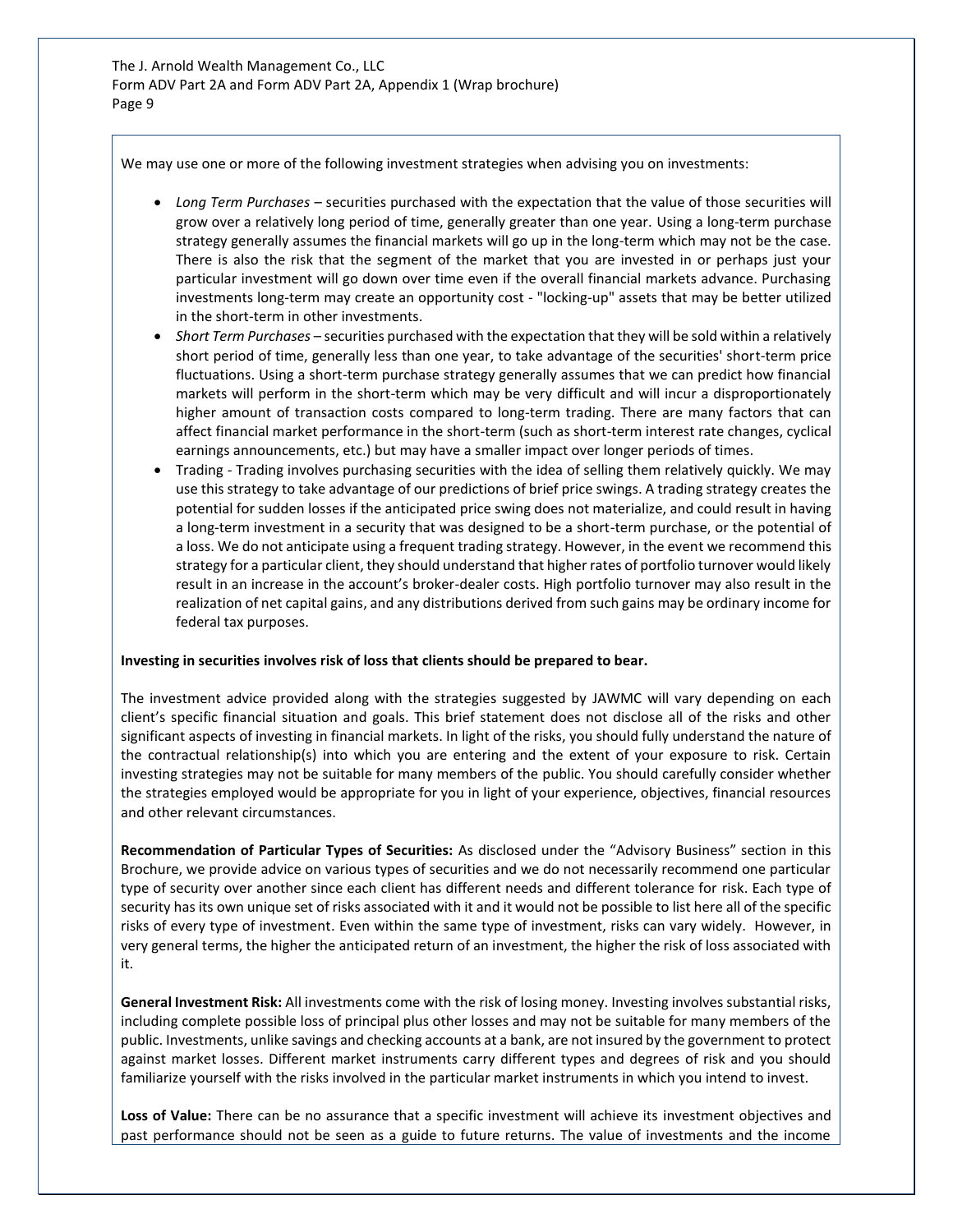derived may fall as well as rise and investors may not recoup the original amount invested. Investments may also be affected by any changes in exchange control regulation, tax laws, withholding taxes, international, political and economic developments, and governmental economic or monetary policies.

**Interest Rate Risk:** Fixed income securities and funds that invest in bonds and other fixed income securities may fall in value if interest rates change. Generally, the prices of debt securities rise when interest rates fall, and their prices fall when interest rates rise. Longer-term debt securities are usually more sensitive to interest rate changes.

**Credit Risk:** Investments in bonds and other fixed income securities are subject to the risk that the issuer(s) may not make required interest payments. An issuer suffering an adverse change in its financial condition could lower the credit quality of a security, leading to greater price volatility of the security. A lowering of the credit rating of a security may also offset the security's liquidity, making it more difficult to sell. Funds investing in lower quality debt securities are more susceptible to these problems and their value may be more volatile.

**Foreign Exchange Risk**: Foreign investments may be affected favorably or unfavorably by exchange control regulations or changes in the exchange rates. Changes in currency exchange rates may influence the share value, the dividends or interest earned and the gains and losses realized. Exchange rates between currencies are determined by supply and demand in the currency exchange markets, the international balance of payments, governmental intervention, speculation, and other economic and political conditions. If the currency in which a security is denominated appreciates against the US Dollar, the value of the security will increase. Conversely, a decline in the exchange rate of the currency would adversely affect the value of the security.

**Risks Associated with Investing in Equities:** Investments in equities generally refers to buying shares of stocks by an individual or firms in return for receiving a future payment of dividends and capital gains if the value of the stock increases. There is an innate risk involved when purchasing a stock that it may decrease in value and the investment may incur a loss.

**Risks Associated with Investing in Mutual Funds:** Mutual funds are professionally managed collective investment systems that pool money from many investors and invest in stocks, bonds, short-term money market instruments, other mutual funds, other securities, or any combination thereof. The fund will have a manager that trades the fund's investments in accordance with the fund's investment objective. While mutual funds generally provide diversification, risks can be significantly increased if the fund is concentrated in a particular sector of the market, primarily invests in small cap or speculative companies, uses leverage (i.e., borrows money) to a significant degree, or concentrates in a particular type of security (i.e., equities) rather than balancing the fund with different types of securities. The returns on mutual funds can be reduced by the costs to manage the funds. In addition, while some mutual funds are "no load" and charge no fee to buy into, or sell out of, other types of mutual funds do charge such fees which can also reduce returns.

**Risks Associated with Investing in Exchange Traded Funds (ETF):** Investing in stocks & ETF's carries the risk of capital loss (sometimes up to a 100% loss in the case of a stock holding bankruptcy). Investments in these securities are not guaranteed or insured by the FDIC or any other government agency.

**Concentrated Position Risk:** Certain Associated Persons may recommend that clients concentrate account assets in an industry or economic sector. In addition to the potential concentration of accounts in one or more sectors, certain accounts may, or may be advised to, hold concentrated positions in specific securities. Therefore, at times, an account may, or may be advised to, hold a relatively small number of securities positions, each representing a relatively large portion of assets in the account. As a result, the account will be subject to greater volatility than a more sector diversified portfolio. Investments in issuers within an industry or economic sector that experiences adverse economic, business, political conditions or other concerns will impact the value of such a portfolio more than if the portfolio's investments were not so concentrated. A change in the value of a single investment within the portfolio will affect the overall value of the portfolio and will cause greater losses than it would in a portfolio that holds more diversified investments.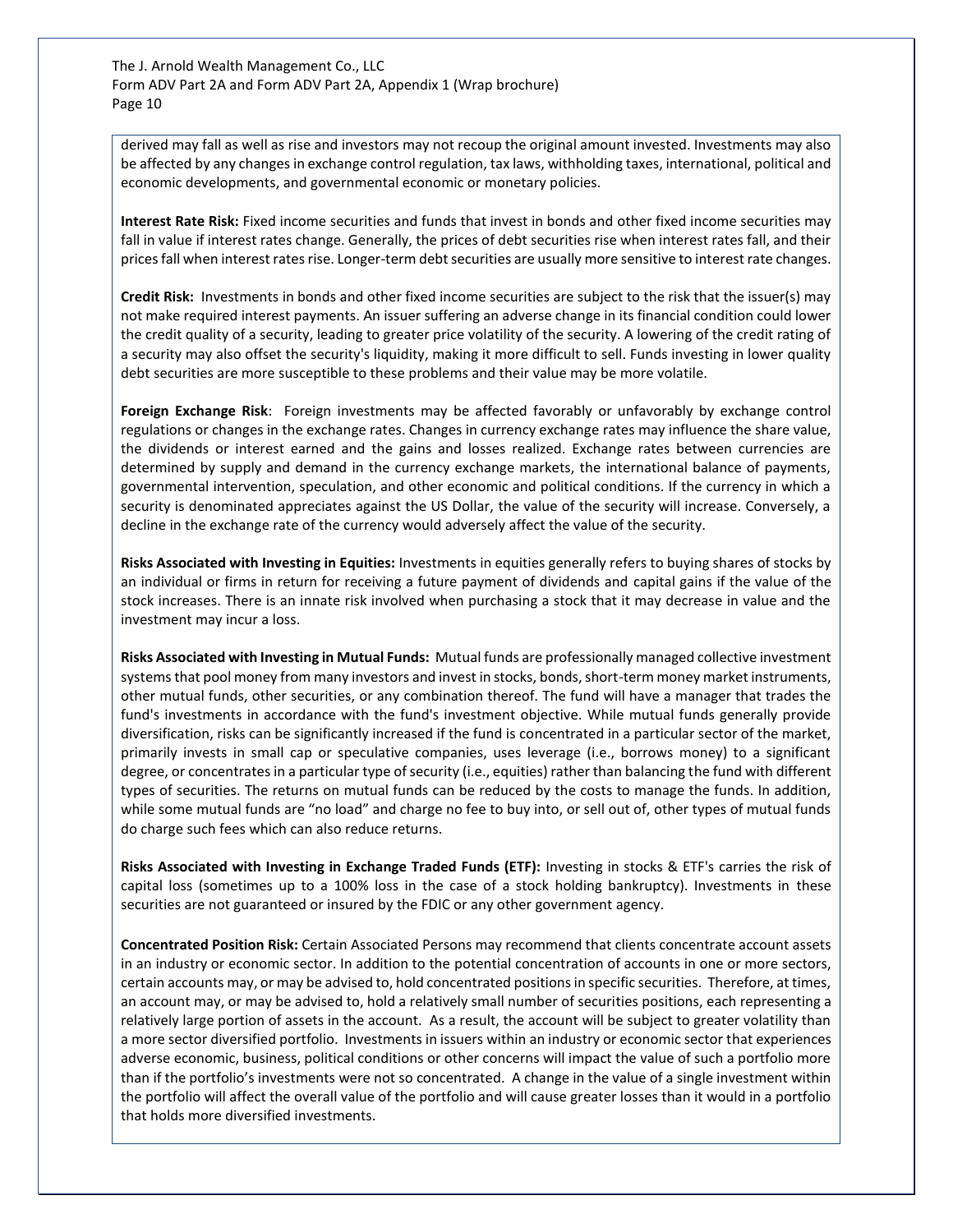**Preferred Securities Risk:** Preferred Securities have similar characteristics to bonds in that preferred securities are designed to make fixed payments based on a percentage of their par value and are senior to common stock. Like bonds, the market value of preferred securities is sensitive to changes in interest rates as well as changes in issuer credit quality. Preferred securities, however, are junior to bonds with regard to the distribution of corporate earnings and liquidation in the event of bankruptcy. Preferred securities that are in the form of preferred stock also differ from bonds in that dividends on preferred stock must be declared by the issuer's board of directors, whereas interest payments on bonds generally do not require action by the issuer's board of directors, and bondholders generally have protections that preferred stockholders do not have, such as indentures that are designed to guarantee payments – subject to the credit quality of the issuer – with terms and conditions for the benefit of bondholders. In contrast preferred stocks generally pay dividends, not interest payments, which can be deferred or stopped in the event of credit stress without triggering bankruptcy or default. Another difference is that preferred dividends are paid from the issue's after-tax profits, while bond interest is paid before taxes.

**Inverse Funds:** Inverse mutual funds and ETFs, which are sometimes referred to as "short" funds, seek to provide the opposite of the single-day performance of the index or benchmark they track. Inverse funds are often marketed as a way to profit from, or hedge exposure to, downward moving markets. Some inverse funds also use leverage, such that they seek to achieve a return that is a multiple of the opposite performance of the underlying index or benchmark (i.e., -200%, -300%). In addition to leverage, these funds may also use derivative instruments to accomplish their objectives. As such, inverse funds are highly volatile and provide the potential for significant losses.

**Cybersecurity Risks:** Our firm and our service providers are subject to risks associated with a breach in cybersecurity. Cybersecurity is a generic term used to describe the technology, processes, and practices designed to protect networks, systems, computers, programs, and data from cyber-attacks and hacking by other computer users, and to avoid the resulting damage and disruption of hardware and software systems, loss or corruption of data, and/or misappropriation of confidential information. In general, cyber-attacks are deliberate; however, unintentional events may have similar effects. Cyber-attacks may cause losses to clients by interfering with the processing of transactions, affecting the ability to calculate net asset value or impeding or sabotaging trading. Clients may also incur substantial costs as the result of a cybersecurity breach, including those associated with forensic analysis of the origin and scope of the breach, increased and upgraded cybersecurity, identity theft, unauthorized use of proprietary information, litigation, and the dissemination of confidential and proprietary information. Any such breach could expose our firm to civil liability as well as regulatory inquiry and/or action. In addition, clients could be exposed to additional losses as a result of unauthorized use of their personal information. While our firm has established a business continuity plan and systems designed to prevent cyberattacks, there are inherent limitations in such plans and systems, including the possibility that certain risks have not been identified. Similar types of cyber security risks are also present for issuers of securities, investment companies and other investment advisers in which we invest, which could result in material adverse consequences for such entities and may cause a client's investment in such entities to lose value.

**Pandemic Risk**: Large-scale outbreaks of infectious disease can greatly increase morbidity and mortality over a wide geographic area, crossing international boundaries, and causing significant economic, social, and political disruption. It is difficult to predict the long-term impact of such events because they are dependent on a variety of factors including the global response of regulators and governments to address and mitigate the worldwide effects of such events. Workforce reductions, travel restrictions, governmental responses and policies and macroeconomic factors will negatively impact investment returns.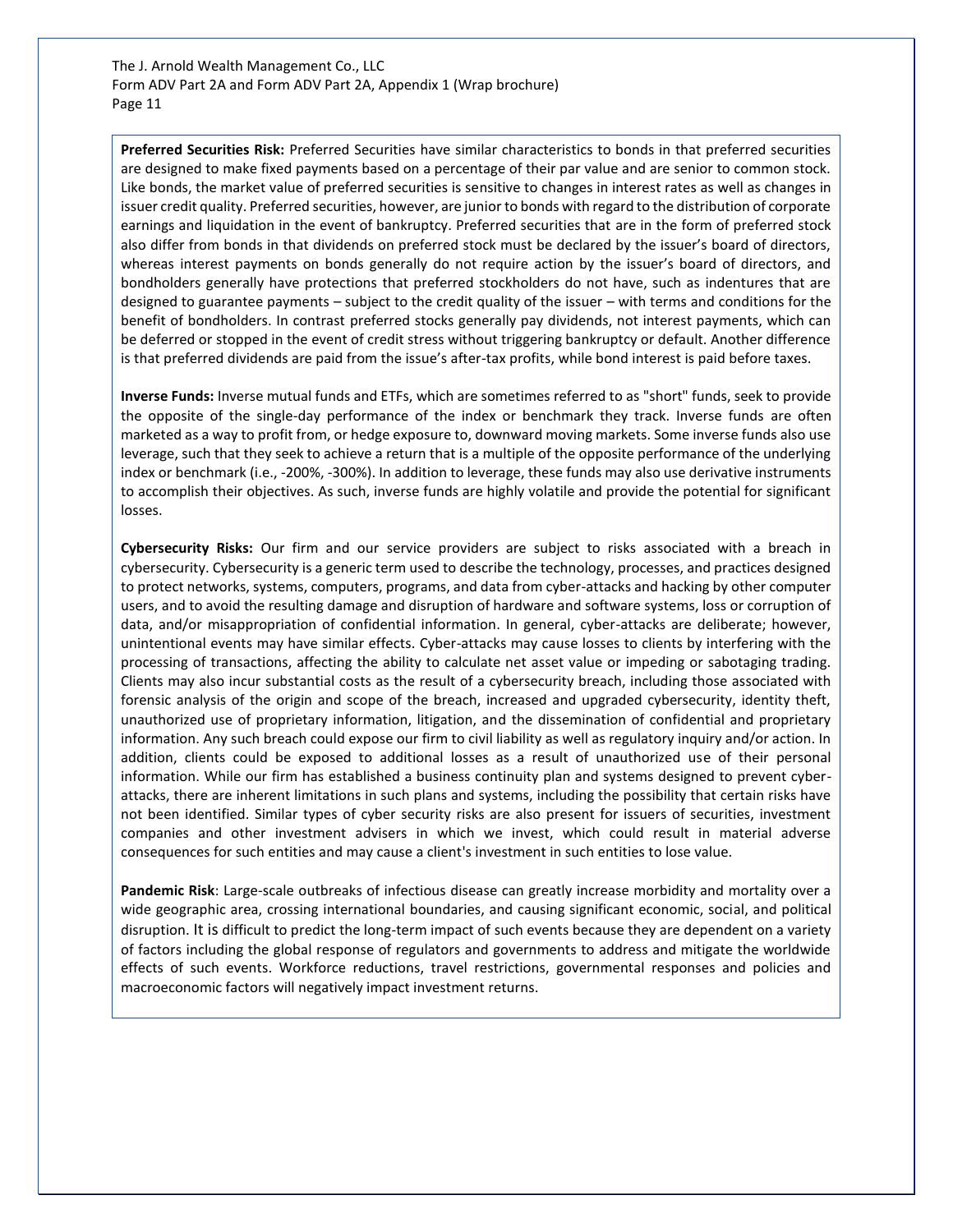# **Disciplinary Information - Item 9**

<span id="page-11-0"></span>On December 27, 2012, without admitting or denying the findings, Jon Arnold, the Managing Member of JAWMC, agreed to a FINRA censure and an administrative penalty in the amount of \$5,000 for placing discretionary trades for a client without obtaining written authorization from the client to exercise discretionary authority and failure to obtain prior acceptance from his broker dealer to manage the account on a discretionary basis, in violation of FINRA Rule 2010/NASD Rule 2510. The client was not harmed in any way from this transaction.

# **Other Financial Industry Activities or Affiliations - Item 10**

<span id="page-11-1"></span>Certain Executive officers and other Associated Persons of JAWMC are licensed as independent insurance agents. These persons will earn commission-based compensation for selling insurance products, including insurance products they sell to you. Insurance commissions earned by these persons are separate from our advisory fees. This practice presents a conflict of interest because persons providing investment advice on behalf of our firm who are insurance agents have an incentive to recommend insurance products to you for the purpose of generating commissions rather than solely based on your needs. **Clients of our firm are under no obligation, contractually or otherwise, to purchase insurance products through any person affiliated with our firm.**

Jon Arnold, the Managing Member of JAWMC, is also the Member, Principal, Owner, and Chief Executive Officer of J Arnold Mortgage and Loan Advisors, LLC, a mortgage brokerage firm. The firm expects its clients to purchase mortgage products from this entity. Commissions and fees earned by J Arnold Mortgage and Loan Advisors, LLC are separate from our advisory fees. This practice presents a conflict of interest because persons providing investment advice on behalf of our firm who are licensed to sell mortgages have an incentive to recommend mortgage products to you for the purpose of generating commissions rather than solely based on your needs. **Clients of our firm are under no obligation, contractually or otherwise, to purchase mortgages through any person affiliated with our firm.**

Jon Arnold, the Managing Member of JAWMC, is also the Member, Principal, Owner, and Chief Executive Officer of J Arnold Real Estate Advisors, LLC, a real estate agency. The firm expects its clients to purchase real estate through this entity. Commissions and fees earned by J Arnold Real Estate Advisors, LLC are separate from our advisory fees. This practice presents a conflict of interest because persons providing investment advice on behalf of our firm who are licensed to sell real estate have an incentive to recommend real estate services for the purpose of generating commissions rather than solely based on your needs. **Clients of our firm are under no obligation, contractually or otherwise, to purchase real estate through any person affiliated with our firm.**

## <span id="page-11-2"></span>**Code of Ethics, Participation or Interest in Client Transactions and Personal Trading - Item 11**

## **Description of Our Code of Ethics**

JAWMC has adopted a Code of Ethics (the "Code") to address investment advisory conduct. The Code focuses primarily on fiduciary duty, personal securities transactions, insider trading, gifts, and conflicts of interest. The Code includes JAWMC's policies and procedures developed to protect client's interests in relation to the following topics:

- The duty at all times to place the interests of Clients first;
- The requirement that all personal securities transactions be conducted in such a manner as to be consistent with the code of ethics.
- The responsibility to avoid any actual or potential conflict of interest or misuse of an employee's position of trust and responsibility;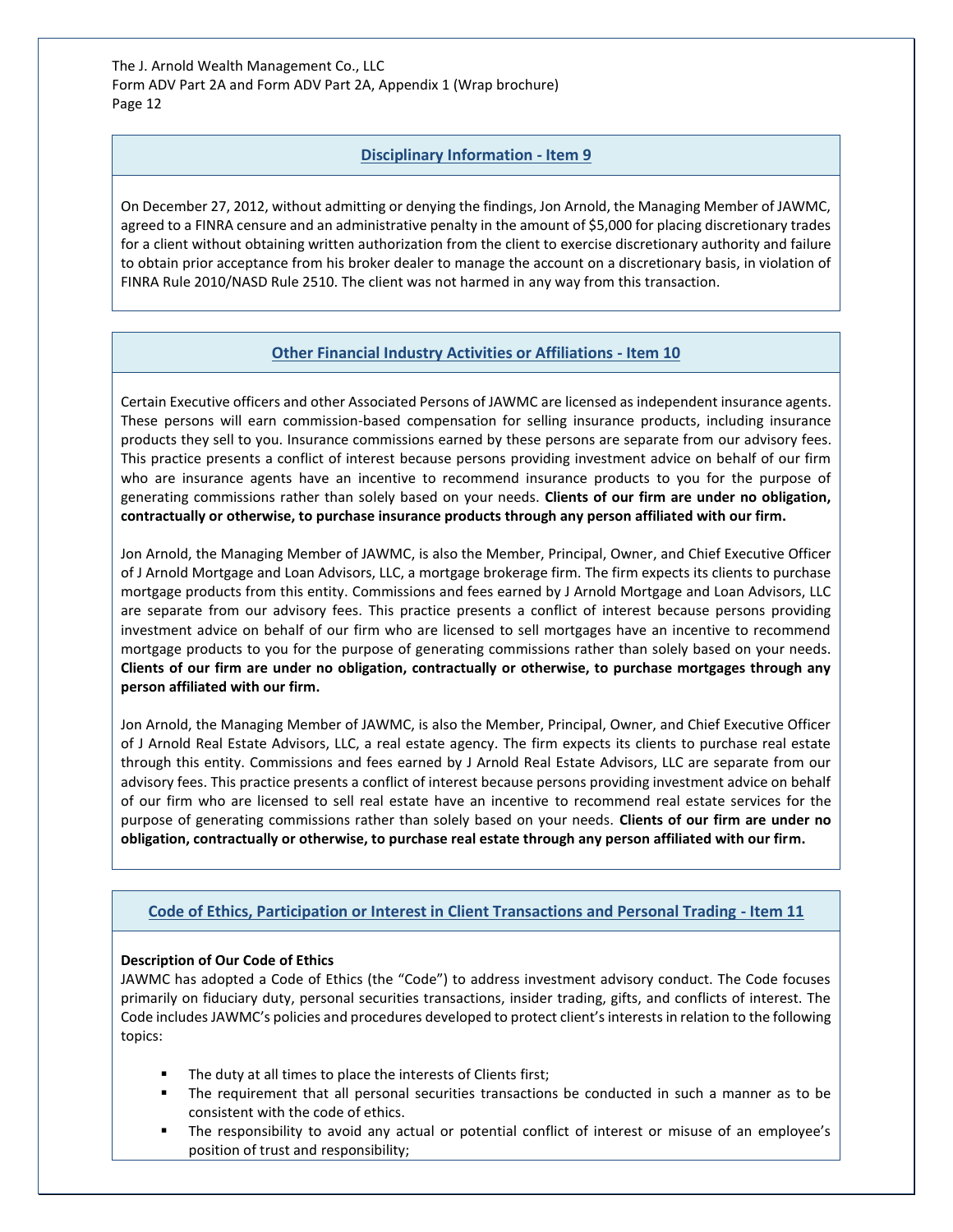- The fiduciary principle that information concerning the identity of security holdings and financial circumstances of Clients is confidential; and
- **•** The principle that independence in the investment decision-making process is paramount.

A copy of JAWMC's Code of Ethics is available upon request to our firm at (330) 965-9890 or at [jon.arnold@jarnoldwealth.com.](mailto:jon.arnold@jarnoldwealth.com)

#### **Personal Trading Practices**

At times, JAWMC and/or its related persons may take positions in the same securities as Clients, which may pose a conflict of interest with Clients. JAWMC and its related persons will generally be "last in" and "last out" for the trading day when trading occurs in close proximity to client trades. We will not violate our fiduciary responsibilities to our Clients. Front running (trading shortly ahead of Clients) is prohibited. Should a conflict occur because of materiality (e.g., a thinly traded stock), disclosure will be made to the client(s) at the time of trading. Incidental trading not deemed to be a conflict (e.g., a purchase or sale which is minimal in relation to the total outstanding value, and as such would have negligible effect on the market price) would not be disclosed at the time of trading.

# **Brokerage Practices - Item 12**

<span id="page-12-0"></span>We do not maintain physical custody of your assets; although we are deemed to have constructive custody of your assets if you give us authority to withdraw advisory fees from your account or in some cases, provide us with standing letters of authorization to transfer funds or securities to third parties (see the *Custody* section below at Item 15 of this Brochure). Your assets must be maintained in an account at a "qualified custodian," generally a broker-dealer, bank, or trust company.

We have institutional custodial relationships with TD Ameritrade Institutional, a division of TD Ameritrade, Inc. ("TD Ameritrade"). As such, depending on your needs, we may recommend one or more of these qualified custodians for your account. TD Ameritrade is an independent and unaffiliated SEC-registered broker-dealer and a member of the Financial Industry Regulatory Authority ("FINRA") and the Securities Investor Protection Corporation ("SIPC"). TD Ameritrade offer services which include custody of securities, trade execution, clearance, and settlement of transactions. We are not affiliated with the recommended custodian. Our investment adviser representatives are not licensed as registered representatives TD Ameritrade; and, they do not receive commissions or other compensation from recommending the brokerage or custodial services offered by TD Ameritrade.

We believe that TD Ameritrade provides quality execution services for you at competitive prices. Price is not the sole factor we consider in evaluating best execution. We also consider the quality of the brokerage services provided by the recommended broker-dealers/custodian, including the value of research provided, the company's reputation, execution capabilities, commission rates, and responsiveness to our Clients and our firm. In recognition of the value of research services and additional brokerage products and services recommended broker-dealers/custodians provide, you may pay higher commissions and/or trading costs than those that may be available elsewhere.

#### **Research and Other Soft Dollar Benefits**

There is no direct link between JAWMC's use of TD Ameritrade and the investment advice it gives to its Clients, although JAWMC receives economic benefits through its participation in the program that are typically not available to TD Ameritrade retail investors.

These benefits include the following products and services (provided without cost or at a discount): receipt of duplicate Client statements and confirmations; research related products and tools; consulting services; access to a trading desk serving JAWMC participants; access to block trading (which provides the ability to aggregate securities transactions for execution and then allocate the appropriate shares to Client accounts); the ability to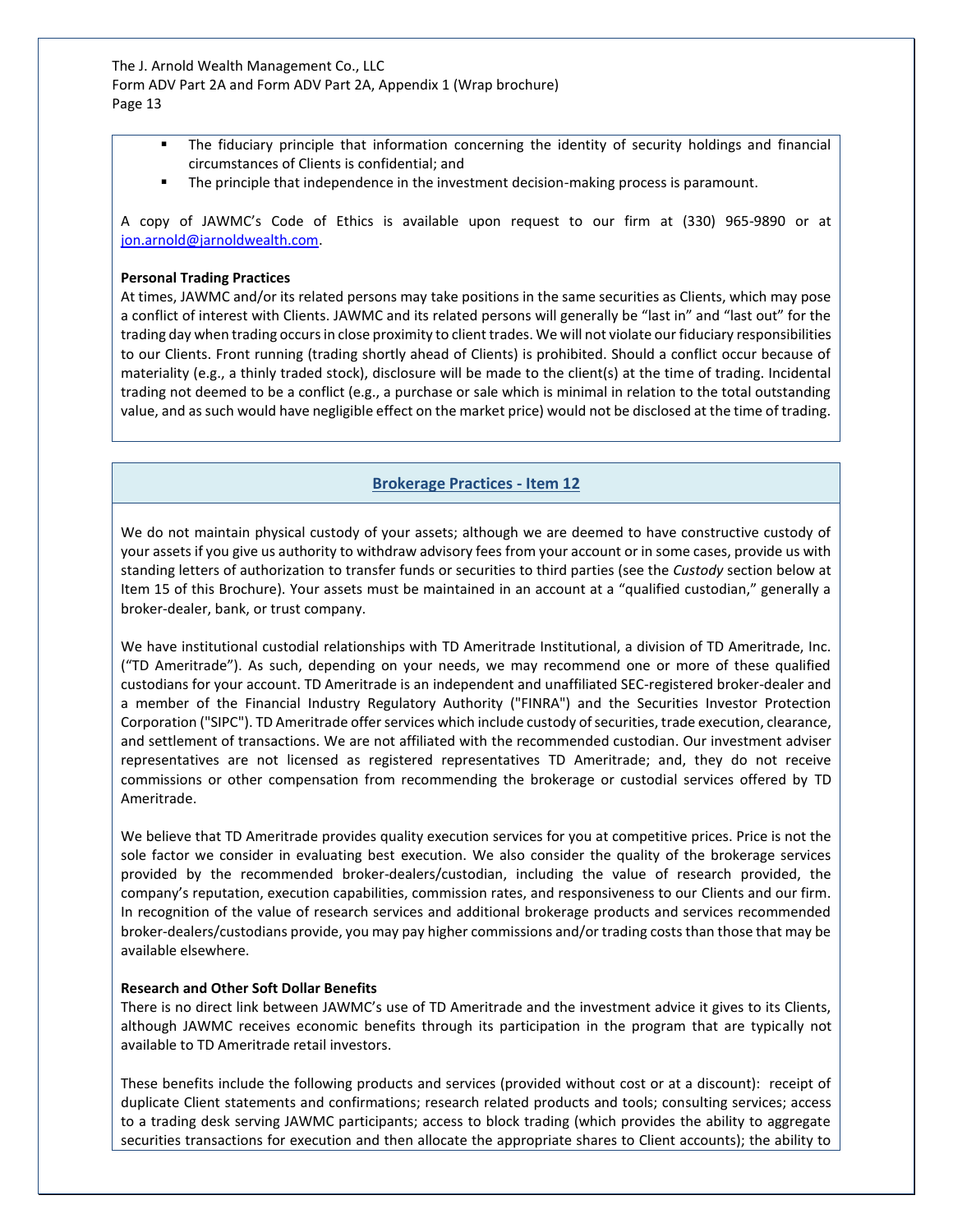have advisory fees deducted directly from Client accounts; access to an electronic communications network for Client order entry and account information; access to mutual funds with no transaction fees and to certain institutional money managers; and discounts on compliance, marketing, research, technology, and practice management products or services provided to JAWMC by third party vendors. TD Ameritrade may also have paid for business consulting and professional services received by JAWMC's related persons.

Some of the products and services made available by TD Ameritrade through the program may benefit JAWMC but may not benefit its Client accounts. These products or services may assist JAWMC in managing and administering Client accounts, including accounts not maintained at TD Ameritrade. Other services made available by TD Ameritrade are intended to help JAWMC manage and further develop its business enterprise. The benefits received by JAWMC or its personnel through participation in the program do not depend on the amount of brokerage transactions directed to TD Ameritrade. As part of its fiduciary duties to Clients, JAWMC endeavors at all times to put the interests of its Clients first. Clients should be aware, however, that the receipt of economic benefits by JAWMC or its related persons in and of itself creates a potential conflict of interest and may indirectly influence the JAWMC's choice of TD Ameritrade for custody and brokerage services.

#### *Additional Custodians*

While not part of our core investment strategies, some clients may hold fee-based variable annuities. As such, transactions for sub-accounts will be implemented through a service provider selected by or affiliated with the insurance company through which the variable annuity contract is purchased (such as Nationwide) rather than with one of the recommended custodians listed above. Neither our firm nor anyone associated with our firm have received or will receive commission-based compensation on these assets. We do not calculate the advisory fee; the service provider selected by or affiliated with the insurance company will calculate and deduct our fees from your annuity account.

#### **Best Execution**

JAWMC understands its duty for best execution and considers all factors in making recommendations to Clients. Services provided by TD Ameritrade may be used to service all JAWMC Clients regardless of whether the Client has an account at TD Ameritrade. While some custodians do not charge custodial fees and JAWMC does not always obtain the lowest custodial fees, JAWMC believes the fee is reasonable in relation to the value of services provided by TD Ameritrade.

Before JAWMC approves a custodian for recommendation to Clients, and annually thereafter, JAWMC will review, as applicable, the custodian's operational, financial, and regulatory status, execution quality, commission rate, the value of research provided, financial strength, and responsiveness to our requests for trade data as well as their technological offerings, among other factors. Transaction charges, commissions, and fees may be higher or lower than Clients would pay at other firms. JAWMC believes the pricing and services provided by TD Ameritrade are competitive with other firms offering similar services.

#### **Brokerage for Client Referrals**

We do not receive Client referrals from broker-dealers and custodians in which we have an institutional advisory arrangement. Also, we do not receive other benefits from a broker-dealer in exchange for Client referrals.

#### **Directed Brokerage**

We routinely recommend that you direct our firm to execute transactions through one of our recommended broker-dealers/custodians. As such, we may be unable to achieve the most favorable execution of your transactions and you may pay higher brokerage commissions than you might otherwise pay through another broker-dealer that offers the same types of services. Not all advisers require their Clients to direct brokerage. You may utilize the broker-dealer of your choice and have no obligation to purchase or sell securities through such broker as, we recommend.

#### **Trade Aggregation/Block Trading**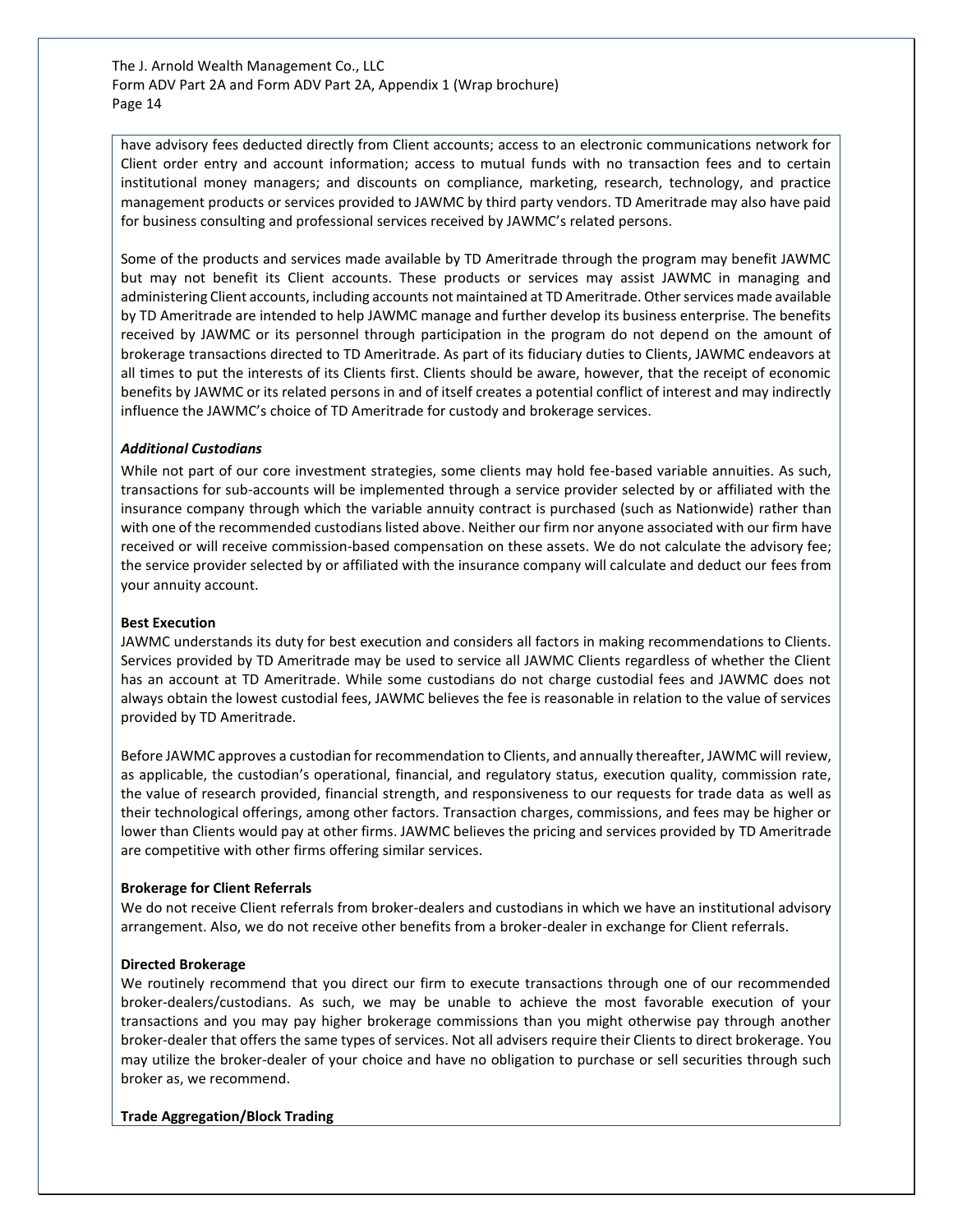We may combine multiple orders for shares of the same securities purchased for advisory accounts we manage on a discretionary basis whenever possible and where in the Clients' best interests (this practice is commonly referred to as "block trading"). We will then distribute a portion of the shares to participating accounts in a fair and equitable manner. The distribution of the shares purchased is typically proportionate to the size of the account, but it is not based on account performance or the amount or structure of management fees. In rare instances, such as partial fills or limited shares of thinly traded or illiquid stocks, it may be necessary to place block trades for only small groups of Clients over a period of time. Subject to our discretion regarding factual and market conditions, typically when we combine orders, each participating account pays an average price per share for all transactions and pays a proportionate share of all transaction costs; or, in some cases, each Client pays the same fixed fee per transaction. Accounts owned by our firm or persons associated with our firm may participate in block trading with your accounts; however, they will not be given preferential treatment.

#### **Review of Accounts - Item 13**

<span id="page-14-0"></span>JAWMC monitors Client account holdings on a continuous basis and conducts a formal review of investment allocations at least annually. Accounts are reviewed by the Associated Person assigned to the account.

Additional reviews may be offered in certain circumstances. Triggering factors that may stimulate additional reviews include, but are not limited to, changes in economic conditions, changes in the Client's financial situation or investment objectives, or upon Client request.

A financial plan is a snapshot in time and no ongoing reviews are conducted, unless you have engaged us for annual retainer services or periodic updates. We recommend a plan review at least annually.

Clients will receive statements directly from their account custodian(s) on at least a quarterly basis. The statement details the client's account, including assets held and asset value which will come from the custodian.

# **Client Referrals and Other Compensation - Item 14**

<span id="page-14-1"></span>From time to time, JAWMC may receive expense reimbursements for travel and/or marketing expenses from distributors of investment and/or insurance products. These reimbursements are typically a result of attendance at due diligence and/or investment training events hosted by product sponsors or for JAWMC client events hosted or co-hosted by product sponsors. Marketing expense reimbursements are typically the result of informal expense sharing arrangements in which product sponsors may underwrite costs incurred for marketing such as advertising, publishing, client event, and seminar expenses. Although receipt of these expense reimbursements are not predicated upon specific sales quotas, the product sponsor reimbursements are typically made by those sponsors for whom sales have been made or it is anticipated sales will be made. Additionally, Associated Persons of our firm attend training and/or due diligence meetings sponsored by various third party vendors. The receipt of additional compensation creates a conflict of interest. We always strive to act in the best interest of our clients.

<span id="page-14-2"></span>We and our related persons do not compensate, either directly or indirectly, any person or entity who is not our supervised person for Client referrals.

**Custody - Item 15**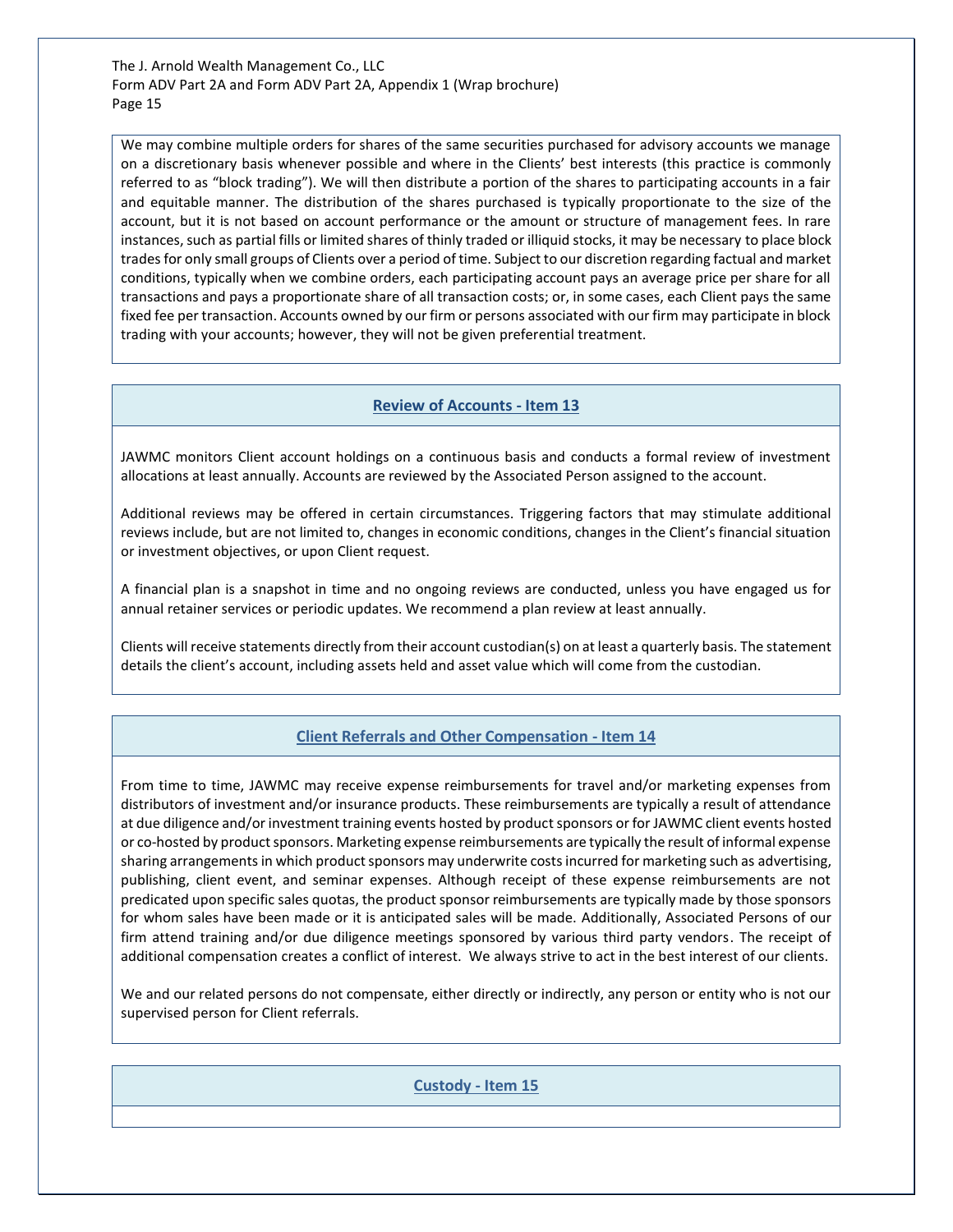JAWMC is deemed to have custody of Client funds solely because of the fee deduction authority granted by the Client in the investment advisory agreement and in certain situations where we accept standing letters of authorization from clients to transfer assets to third parties.

Clients will receive account statements at least quarterly from the broker-dealer or other qualified custodian. The custodial statement is the official record of your account for tax purposes.

# **Investment Discretion - Item 16**

<span id="page-15-0"></span>JAWMC offers portfolio management services on a discretionary basis. JAWMC will manage Client accounts on a discretionary basis if the Client has granted discretionary authority in the advisory agreement. Discretionary authority extends to the type and amount of securities to be bought and sold, and does not require advance Client approval. Apart from the deduction of advisory fees, JAWMC does not have the ability to withdraw funds or securities from the Client's account.

You may limit our discretionary authority by providing us with your restrictions or guidelines in writing. Please refer to the "Advisory Business" section in this Brochure for more information on our discretionary management services.

## **Voting Client Securities - Item 17**

<span id="page-15-1"></span>JAWMC does not vote proxies. It is the Client's responsibility to vote proxies. Clients will receive proxy materials directly from the custodian. Questions about proxies may be made via the contact information on the cover page.

# **Financial Information - Item 18**

<span id="page-15-3"></span><span id="page-15-2"></span>We are required in this Item to provide you with certain financial information or disclosures about JAWMC's, financial condition. JAWMC does not require the prepayment of over \$1,200, six or more months in advance, has no financial commitment that impairs its ability to meet contractual and fiduciary commitments to Clients, and has not been the subject of a bankruptcy proceeding.

**Requirements of State-Registered Advisers - Item 19**

## **This section is not applicable because our firm is SEC registered.**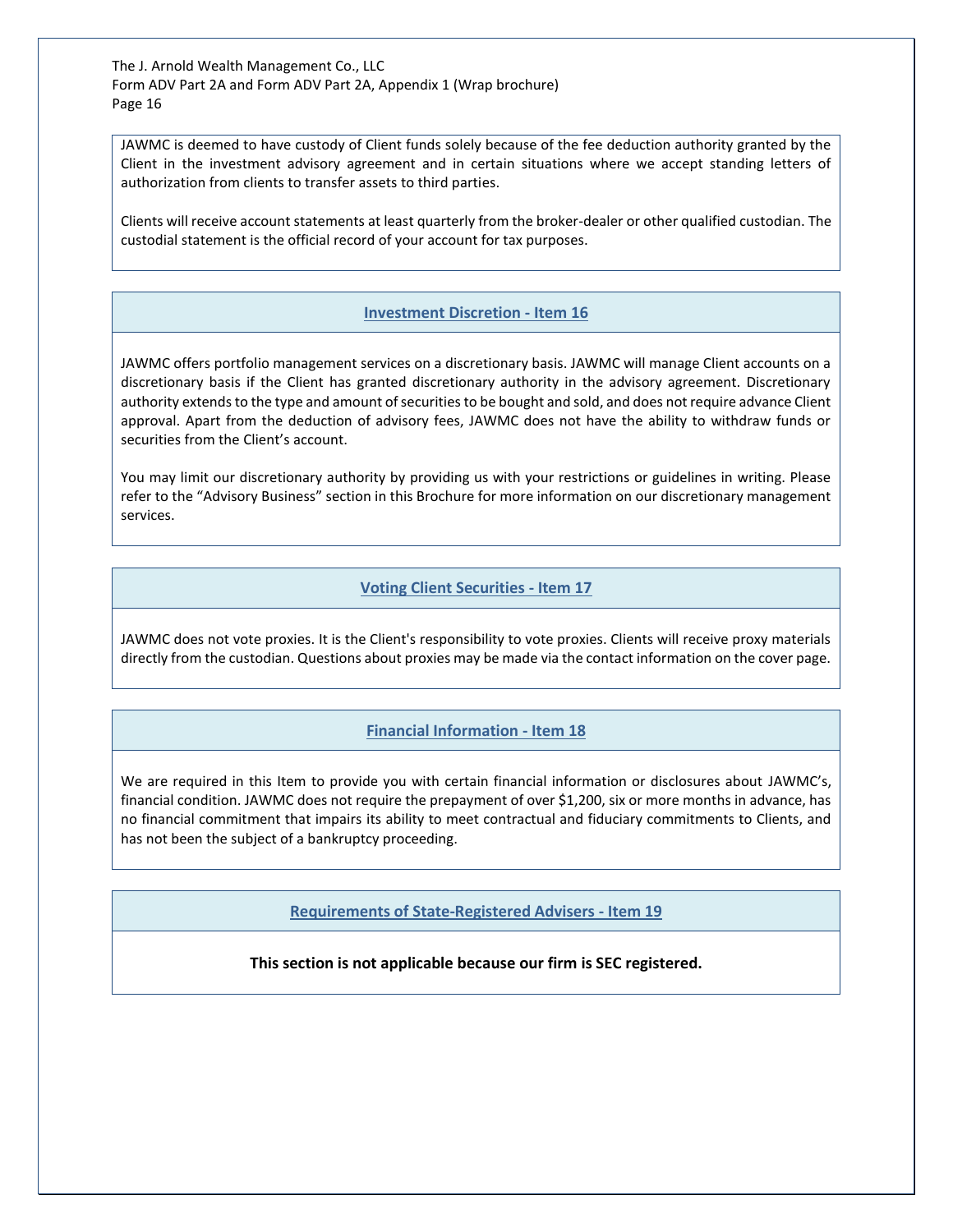# **Form ADV Part 2A, Appendix 1: Wrap Fee Program Brochure**

**Cover Page - Item 1**

# **The J. Arnold Wealth Management Co., LLC**

**Ohio Branch** 8040 Market Street Youngstown, OH 44512

**Florida Branch** 9055 SE Bridge Rd Hobe Sound, FL 33455

**Phone:** (330) 965-9890 **Email:** [jon.arnold@jarnoldwealth.com](mailto:jon.arnold@jarnoldwealth.com) **Website:** [www.jarnoldwealth.com](http://www.jarnoldwealth.com/)

**March 10, 2022**

The J. Arnold Wealth Management Co., LLC is a registered investment adviser. An "investment adviser" means any person who, for compensation, engages in the business of advising others, either directly or through publications or writings, as to the value of securities or as to the advisability of investing in, purchasing, or selling securities, or who, for compensation and as part of a regular business, issues or promulgates analyses or reports concerning securities. Registration with the SEC or any state securities authority does not imply a certain level of skill or training.

This wrap fee program brochure provides information about the qualifications and business practices of The J. Arnold Wealth Management Co., LLC. The J. Arnold Wealth Management Co., LLC. If you have any questions about the contents of this brochure, please contact us at (330) 965-9890 or a[t jon.arnold@jarnoldwealth.com.](mailto:jon.arnold@jarnoldwealth.com) The information in this brochure has not been approved or verified by the United States Securities and Exchange Commission or by any state securities authority.

Additional information about The J. Arnold Wealth Management Co., LLC is available on the SEC's website at [www.adviserinfo.sec.gov.](http://www.adviserinfo.sec.gov/)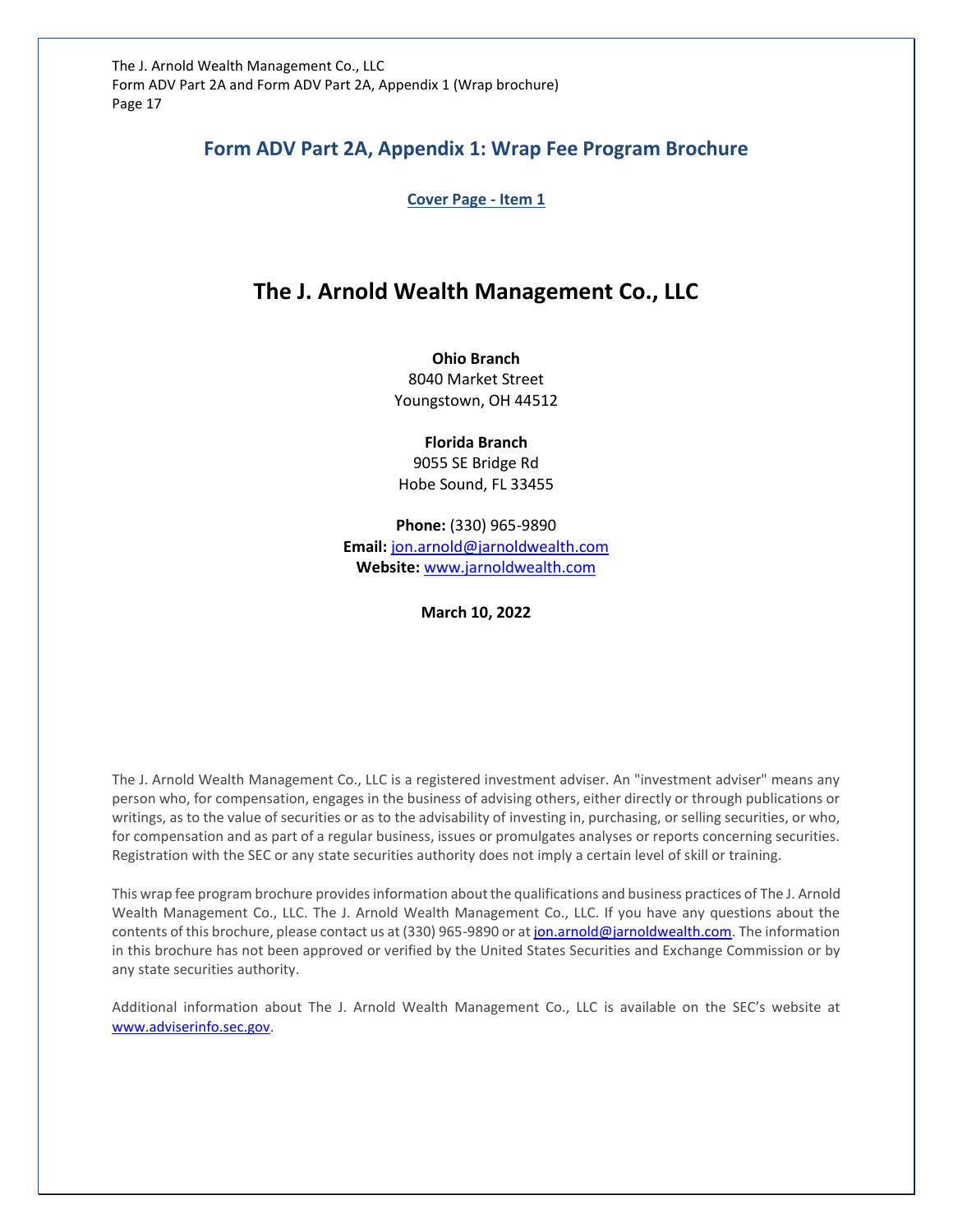### **Material Changes - Item 2**

The purpose of this page is to inform you of any material changes since the previous version of this wrap fee brochure. We have not made any material changes to this brochure since the last version.

On March 10, 2022, we amended the cover page of this document to list our new primary office address at 8040 Market Street, Youngstown, OH 44512.

If you would like to receive a complete copy of our current brochure free of charge at any time, please contact us at (330) 965-9890 or at [jon.arnold@jarnoldwealth.com.](mailto:jon.arnold@jarnoldwealth.com)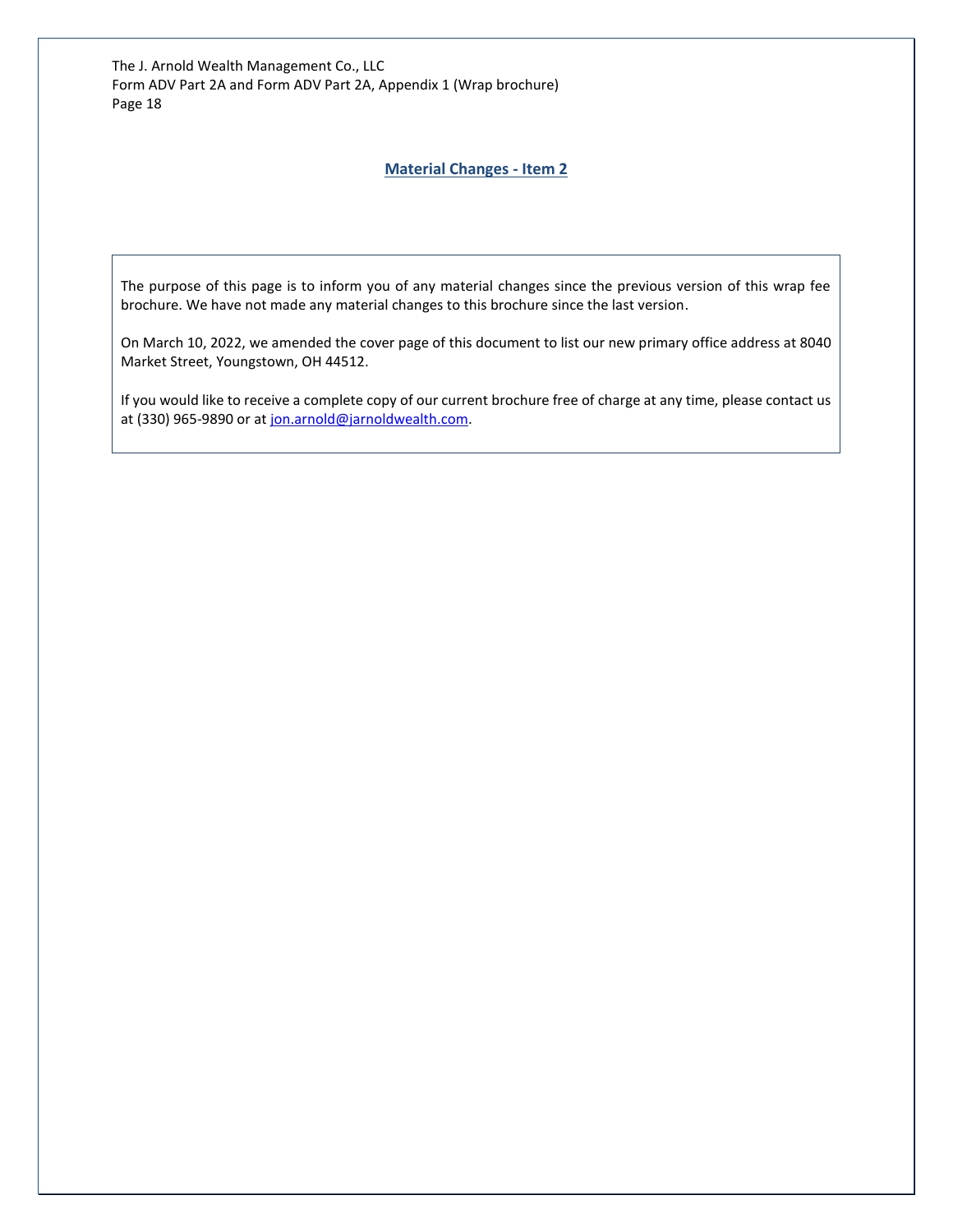# **Table of Contents - Item 3**

A table of contents is provided in Item 3 of the firm's Form ADV Part 2A Disclosure Brochure above.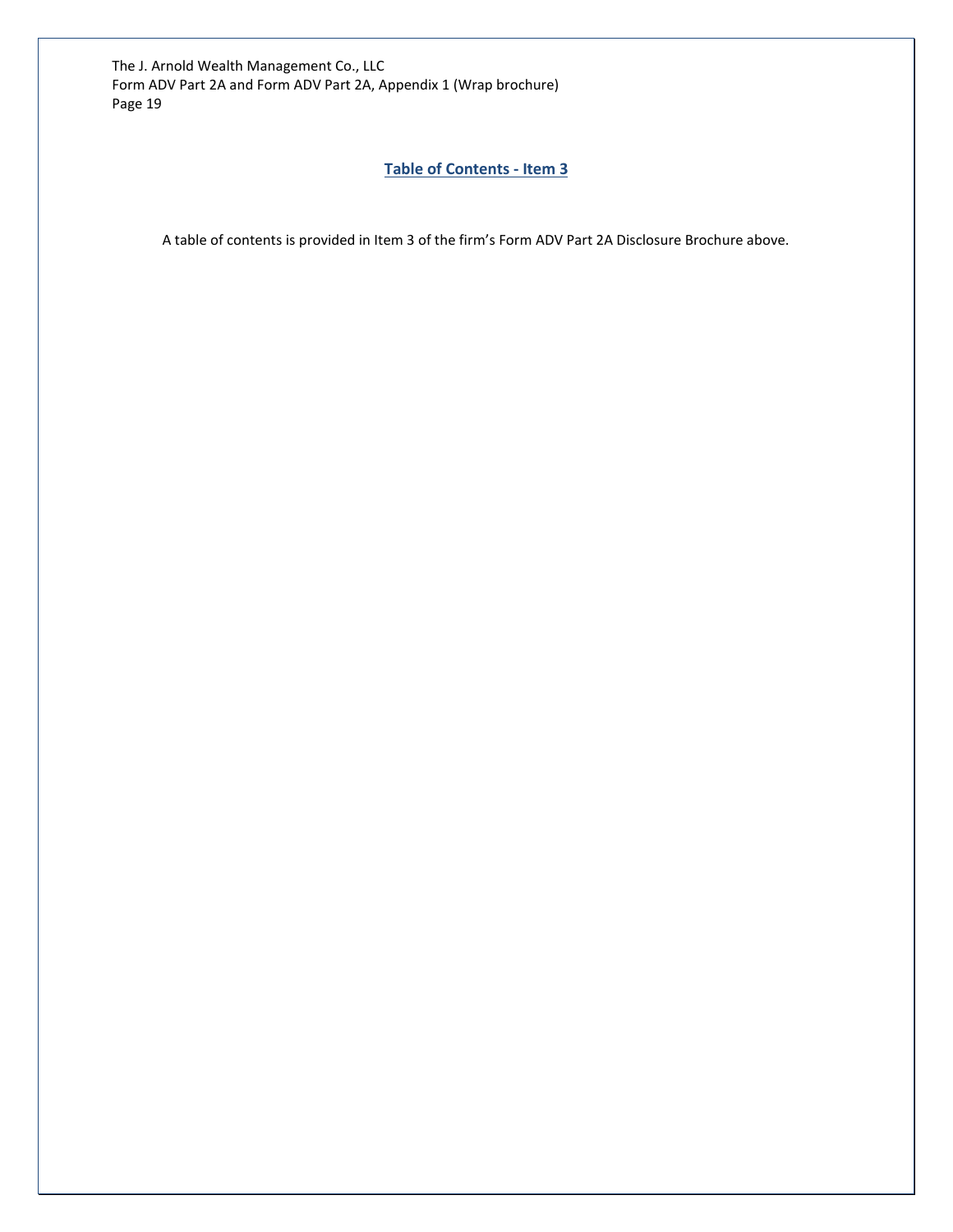#### **Services Fees and Compensation - Item 4**

#### **Services**

The J. Arnold Wealth Management Co., LLC (hereinafter "JAWMC") offers a wrap fee program, the JAWMC Wrap Fee Program, whereby JAWMC manages Client accounts for a single, bundled fee that includes portfolio management services, custodial services, and transaction/commission costs. Under the JAWMC Wrap Fee Program, JAWMC offers discretionary investment advice designed to assist Clients in obtaining professional portfolio management for an inclusive "wrap fee."

You may see the term Associated Person throughout this Brochure. As used in this Brochure, this term refers to anyone from our firm who is an officer, employee, and all individuals providing investment advice on behalf of our firm. Where required, such persons are properly registered as investment adviser representatives.

As primary portfolio manager, JAWMC and its Associated Persons are responsible for the research, security selection, and implementation of transaction orders in the Client's account. The transactions in the Client's account will be executed by TD Ameritrade, Inc. ("TD Ameritrade"), a registered broker dealer and a member of the Financial Industry Regulatory Authority ("FINRA") and the Securities Investor Protection Corporation ("SIPC").

JAWMC receives a portion of the Wrap Fee for portfolio management services and TD Ameritrade will receive a portion of the fee for trade execution and custodial services. The terms and conditions under which a Client participates in the JAWMC Wrap Fee Program are set forth in the written agreement between the Client and JAWMC. The overall cost incurred from participation in the JAWMC Wrap Fee Program may be higher or lower than if the services were purchased separately.

The portfolio management services for the JAWMC Wrap Fee Program are offered on a discretionary basis. Our investment advice is tailored to meet our Clients' needs and investment objectives. Subject to any written guidelines that you may provide, we will be granted discretionary authority to manage your account. Once the portfolio allocation has been agreed upon, the ongoing supervision and management of the portfolio will be our responsibility. Discretionary authorization is granted to us by you in a written agreement. This allows our firm to decide on specific securities, the quantity of the securities and placing buy or sell orders for your account without obtaining your approval for each transaction. This type of authorization is granted using either the investment advisory agreement the Client signs with our firm, a limited power of attorney agreement, or trading authorization forms. You may limit our discretionary authority (for example, limiting the types of securities that can be purchased for your account) by providing our firm with restrictions and guidelines in writing.

Wrap accounts are managed to diversify Clients' investments and may include various types of securities such as exchange listed equities, over the counter equities, foreign issues, American depository receipts, corporate debt securities, commercial paper, certificates of deposit, municipal securities, investment company securities (including mutual funds and exchange traded funds), US Government securities, options contracts on securities and/or commodities, private equity instruments, and interests in partnership investing in real estate. Additionally, we will provide advice on existing investments you may hold at the inception of the advisory relationship or on other types of investments for which you ask advice. Because some types of investments involve certain additional degrees of risk, they will only be implemented/recommended when consistent with the Client's stated investment objectives, tolerance for risk, liquidity and suitability.

Asset allocation models diversified among investment styles and/or asset classes are developed and managed by us based on research conducted by JAWMC. We may also rely on portfolio models developed by third party investment advisers. Once the Client portfolio is constructed, JAWMC provides continuous supervision of the portfolio as changes in the market conditions and Client circumstances may require. Investments and allocations are determined based upon the Clients' predefined objectives, risk tolerance, time horizons, financial horizons, financial information, and other various suitability factors. Further restrictions and guidelines imposed by Clients may affect the composition and performance of a Client's portfolio. For these reasons, performance of the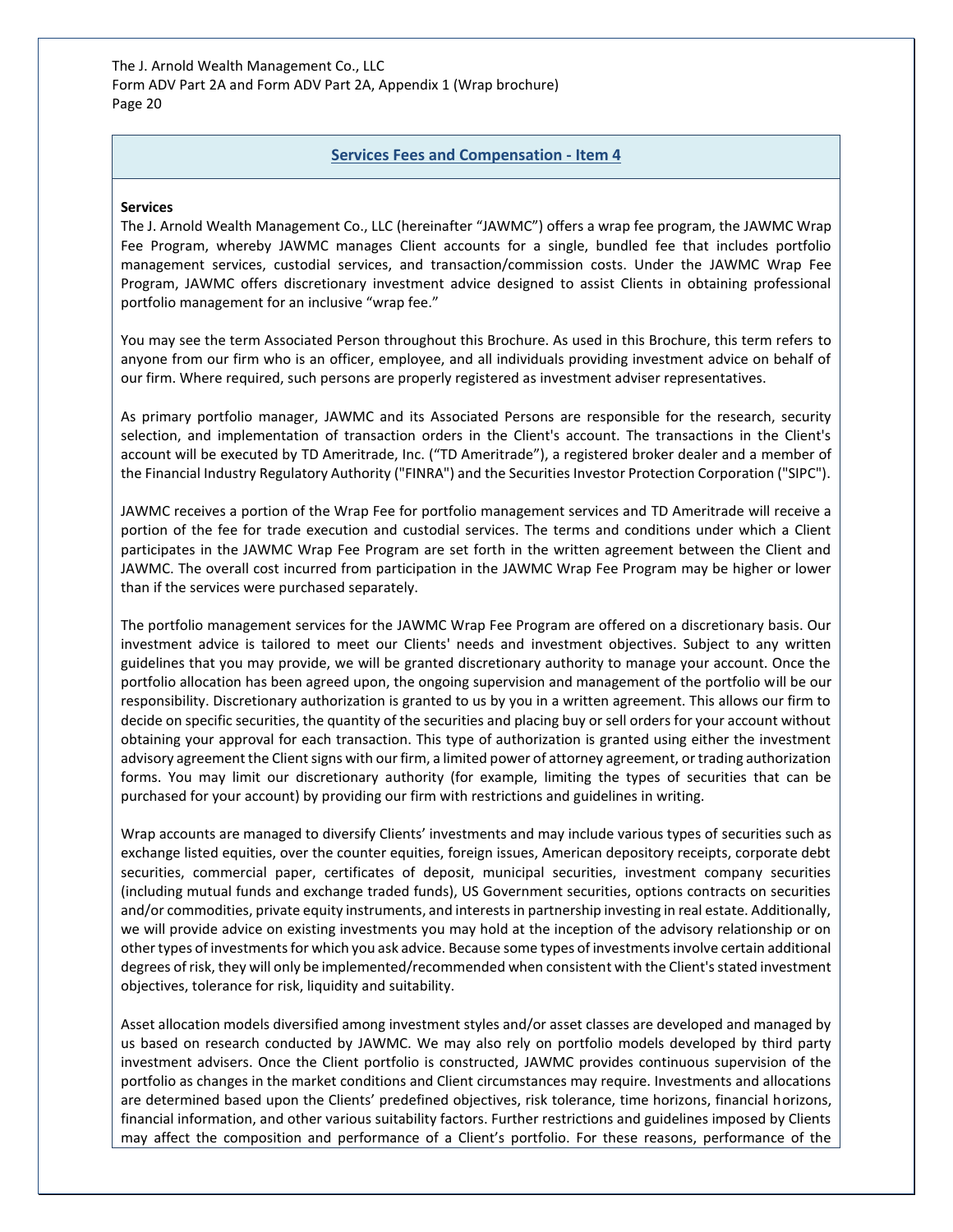portfolio might not be identical with other Clients of JAWMC. We review the Clients' financial circumstances and investment objectives on an ongoing basis and make adjustments to Clients' portfolios or allocation models as may be necessary to achieve the desired results.

In providing the contracted services, we are not required to verify any information we receive from you or from your other professionals (e.g., attorney, accountant, etc.) and we are expressly authorized to rely on the information you provide. You must promptly notify our firm of any changes in your financial circumstances or investment objectives that might affect the manner in which your accounts should be managed.

#### **Fees**

JAWMC charges a single negotiable asset-based fee for its management services, which includes the cost of portfolio management services, custodial services and the execution of securities transactions. This fee is deducted from the Client's account held at the custodian. The Client authorizes JAWMC to debit the fee from the Client's account. If insufficient cash is available to pay such fees, securities in an amount equal to the balance of unpaid fees will be liquidated to pay for the unpaid balance. Fees are based on the following schedule:

| <b>Total Assets Under Management</b> | <b>Annual Fee</b> |
|--------------------------------------|-------------------|
| $$0 - $100,000$                      | $1.00\% - 1.50\%$ |
| $$100,001 - $500,000$                | $1.00\% - 1.25\%$ |
| More than \$501,000                  | 1.00%             |

The fees are charged based on a flat percentage as opposed to a tiered rate. These fees are negotiable depending upon the needs of the client and complexity of the situation and the final fee schedule is attached as Exhibit II of the Investment Advisory Contract. Fees are paid monthly in arrears, and clients may terminate their contracts with five business days' written notice. Because fees are charged in arrears, no refund policy is necessary. JAWMC's fees may be higher than fees charged by other advisers for similar services. We may deduct the fee from a single, Client-designated account to facilitate billing.

## *Performance Based Fees*

For Qualified clients, JAWMC may negotiate a fee based on a combination of a percentage of assets under management and a performance fee described in further detail below. In such cases, the firm charges a maximum asset management fee of 1.00% and a maximum of 10% of the annual gross profits for the account in performance fees. The performance fee is invoiced directly to the client and is payable annually, in arrears. No performance fee will be charged, except to the extent that the amount of the capital increase exceeds the sum of any cumulative loss in the account on a yearly basis. In the event the client makes a complete withdrawal from the account on a date other than the end of the year, fees will be due at the time of withdrawal. Annual gross profits are defined as the difference in the value of the account for the previous 4 quarters, adjusted for deposits and withdrawals made during the year. Clients should note that a fee in excess of 3.00% of assets under management is in excess of industry norm and similar advisory services can be obtained for less.

JAWMC does not use the services of unaffiliated portfolio managers. As such, the Portfolio Manager servicing the account will be employed directly by our firm.

We encourage you to carefully review the statements you receive from the qualified custodian. If you have questions about your statements, or if you did not receive a statement from the qualified custodian, please call our office number located on the cover page of this brochure.

#### **Termination**

At the inception of investment management services, the first pay period's fees will be calculated on a pro-rata basis. The management agreement between you and JAWMC will continue in effect until either party terminates the management agreement in accordance with the terms of the management agreement. JAWMC's annual fee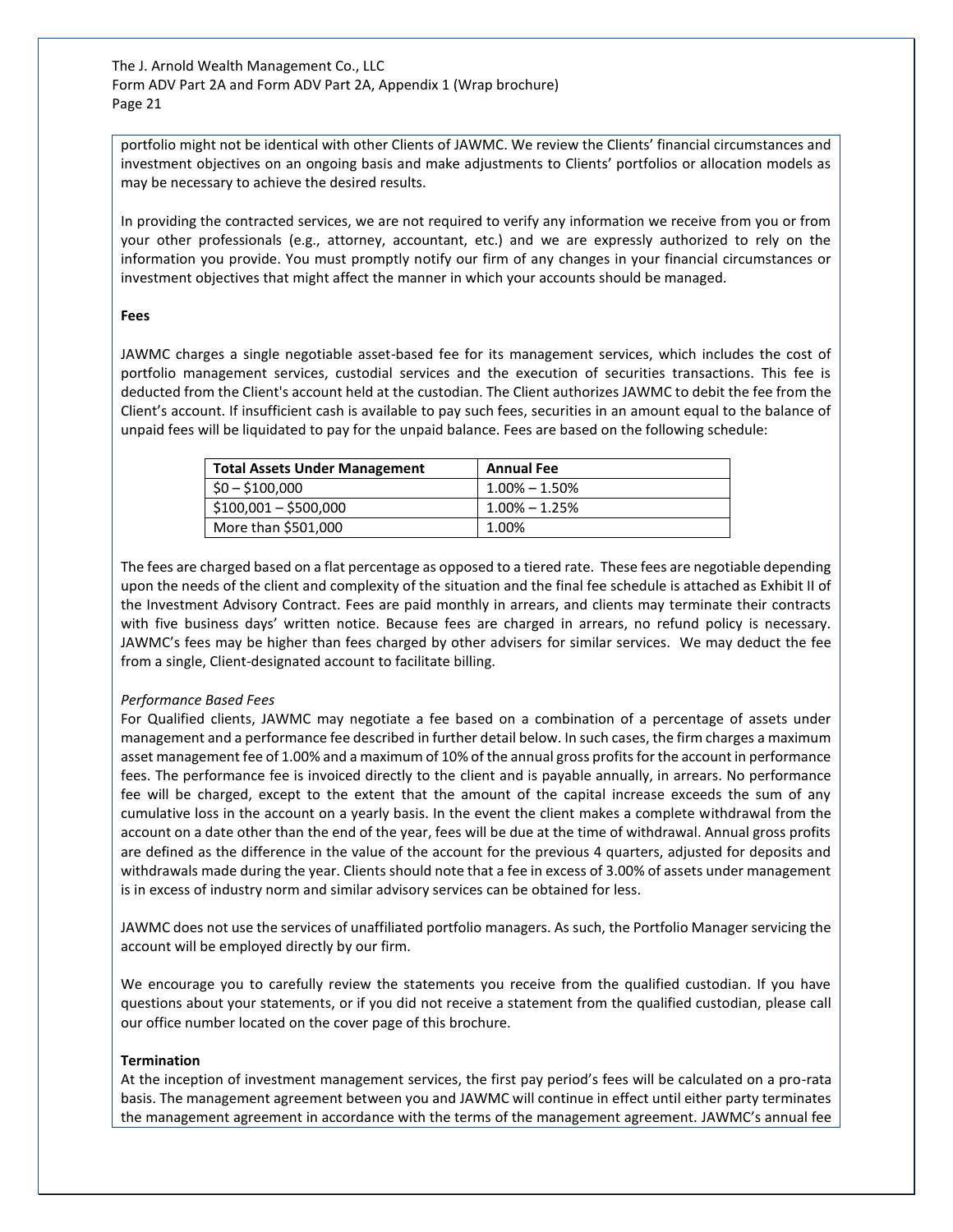will be pro-rated through the date of termination. Any pre-paid, unearned fees will be promptly refunded to the Client.

#### **Additional Fees and Expenses**

The JAWMC Wrap Fee Program fees do not include mark-ups and mark-downs, dealer spreads or other costs associated with the purchase or sale of securities, interest, taxes, or other costs, such as national securities exchange fees, charges for transactions not executed through TD Ameritrade, costs associated with exchanging currencies, wire transfer fees, or other fees required by law or imposed by third parties. The Account will be responsible for these additional fees and expenses.

All fees paid to JAWMC for investment advisory services are separate and distinct from the fees and expenses charged by mutual funds or exchange traded funds to their shareholders. These fees and expenses are described in each fund's prospectus. These fees generally include a management fee, other fund expenses, and a possible distribution fee. If the fund also imposes sales charges, a Client may pay an initial or deferred sales charge.

Each mutual fund, ETF, or variable annuity in which the Account may be invested will also charge a management fee, other internal expenses, and a possible distribution fee. Certain mutual funds offered through the JAWMC Wrap Fee Program may impose short-term trading charges (typically 1% - 2% of the amount originally invested) for redemptions made within short periods of time. In the rare event an early redemption charge is assessed, the charge would be offset by the advisory fee or paid by JAWMC.

All of the fees and expenses discussed above will be indirect expenses borne by the Account, and will be in addition to the JAWMC Wrap Fee Program fee. You should consider all of these fees and expenses (including the JAWMC Wrap Fee Program fee) to fully understand the total amount of fees and expenses to be paid by the Account and to evaluate the advisory services being provided. The fees and expense related to mutual funds, ETFs, or variable annuities are disclosed in their respective prospectus or summary disclosure document.

**Negotiability of Fees:** We allow Associated Persons servicing the account to negotiate the exact investment management fees within the range disclosed in our Form ADV Part 2A Brochure. As a result, the Associated Person servicing your account may charge more or less for the same service than another Associated Person of our firm. Further, our annual investment management fee may be higher than that charged by other investment advisors offering similar services/programs.

**Billing on Cash Positions:** The firm treats cash and cash equivalents as an asset class. Accordingly, unless otherwise agreed in writing, all cash and cash equivalent positions (e.g., money market funds, etc.) are included as part of assets under management for purposes of calculating the firm's advisory fee. At any specific point in time, depending upon perceived or anticipated market conditions/events (there being no guarantee that such anticipated market conditions/events will occur), the firm may maintain cash and/or cash equivalent positions for defensive, liquidity, or other purposes. While assets are maintained in cash or cash equivalents, such amounts could miss market advances and, depending upon current yields, at any point in time, the firm's advisory fee could exceed the interest paid by the client's cash or cash equivalent positions.

**Billing on Margin:** Unless otherwise agreed in writing, the gross amount of assets in the client's account, including margin balances, are included as part of assets under management for purposes of calculating the firm's advisory fee. Clients should note that this practice will increase total assets under management used to calculate advisory fees which will in turn increase the amount of fees collected by our firm. This practice creates a conflict of interest in that our firm has an incentive to use margin in order to increase the amount of billable assets. At all times, the firm and its Associated Persons strive to uphold their fiduciary duty of fair dealing with clients. Clients are free to restrict the use of margin by our firm. However, clients should note that any restriction on the use of margin may negatively impact an account's performance in a rising market.

**Periods of Portfolio Inactivity:** The firm has a fiduciary duty to provide services consistent with the client's best interest. As part of its investment advisory services, the firm will review client portfolios on an ongoing basis to determine if any changes are necessary based upon various factors, including but not limited to investment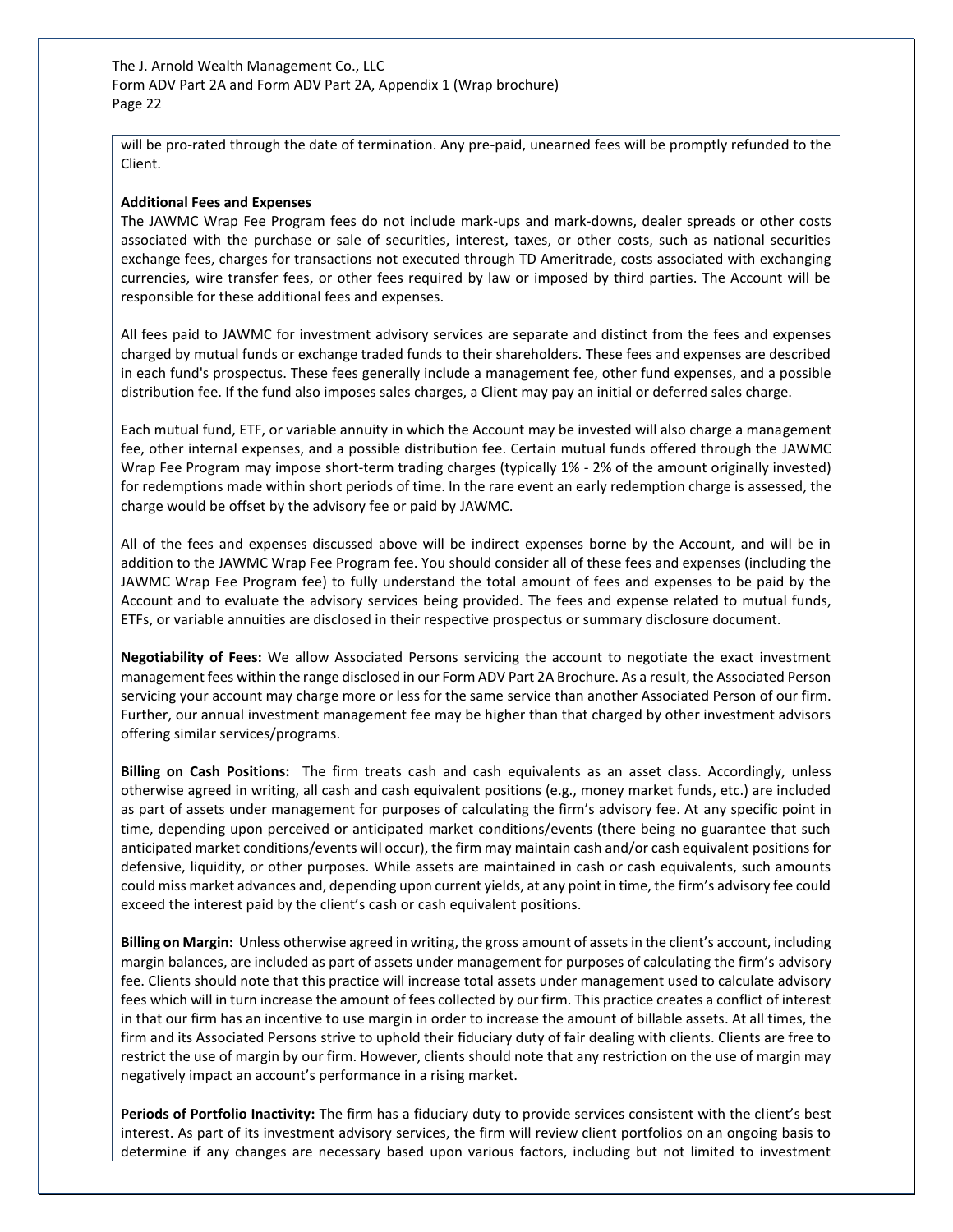performance, fund manager tenure, style drift, account additions/withdrawals, the client's financial circumstances, and changes in the client's investment objectives. Based upon these and other factors, there may be extended periods of time when the firm determines that changes to a client's portfolio are neither necessary nor prudent. Notwithstanding, unless otherwise agreed in writing, the firm's annual investment advisory fee will continue to apply during these periods, and there can be no assurance that investment decisions made by the firm will be profitable or equal any specific performance level(s).

#### **Other Important Considerations**

- Wrap fee programs are not suitable for all investment needs, and any decision to participate in a wrap fee program should be based on your financial situation, investment objectives, tolerance for risk, and investment time horizon, among other considerations. The wrap fee program fee may cost the Client more than if assets were held in a traditional brokerage account. In a brokerage account, a Client is charged a commission for each transaction, and the representative has no duty to provide ongoing advice with respect to the account. If the Client plans to follow a buy and hold strategy for the account or does not wish to use JAWMC for ongoing investment advice or management services, the Client should consider opening a brokerage account rather than a wrap fee program account.
- The investment products available to be purchased in the wrap fee program can be purchased by Clients outside of a wrap fee program account, through broker-dealers or other investment firms not affiliated with JAWMC. In such cases, our firm would not provide ongoing supervisory and management services for the account.
- Our firm and our advisory representatives will receive compensation as a result of your participation in the JAWMC Wrap Fee Program. In certain cases, this compensation will be more than the amount our firm or the representative would receive if you paid separately for investment advice, brokerage, and other services. Accordingly, a conflict of interest exists because our firm and our representatives have a financial incentive to recommend the JAWMC Wrap Fee Program, and may recommend the JAWMC Wrap Fee Program over other programs or services for which the compensation arrangements are not as beneficial.
- Due to the single fee charged to a JAWMC Wrap Fee Program account, we are regarded as having a conflict of interest in that we can realize a greater profit on a JAWMC Wrap Fee Program account with a relatively low rate of portfolio turnover compared to other types of accounts, assuming the same level of fees.

## **Account Requirements and Types of Clients - Item 5**

JAWMC generally provides investment advice and/or management supervisory services to Individuals and High-Net-Worth Individuals.

There is an account minimum, \$100,000 which may be waived by the investment advisor, based on the needs of the client and the complexity of the situation. On a case per case basis, the JAWMC will allow a client with less than \$100,000 to invest with A FOUR HOUR minimum financial planning fee paid to cover cost of manpower/womanpower, postage, copies, and advisors time.

## **Portfolio Manager Selection and Evaluation - Item 6**

#### **Portfolio Managers**

JAWMC is the sole sponsor and portfolio manager of the JAWMC Wrap Fee Program. Each account is managed by the Associated Person assigned to the Client relationship. We have chosen not to utilize outside portfolio managers. Therefore, there is no selection and review of outside portfolio managers. Neither us, nor any third party reviews performance information to determine or verify its accuracy.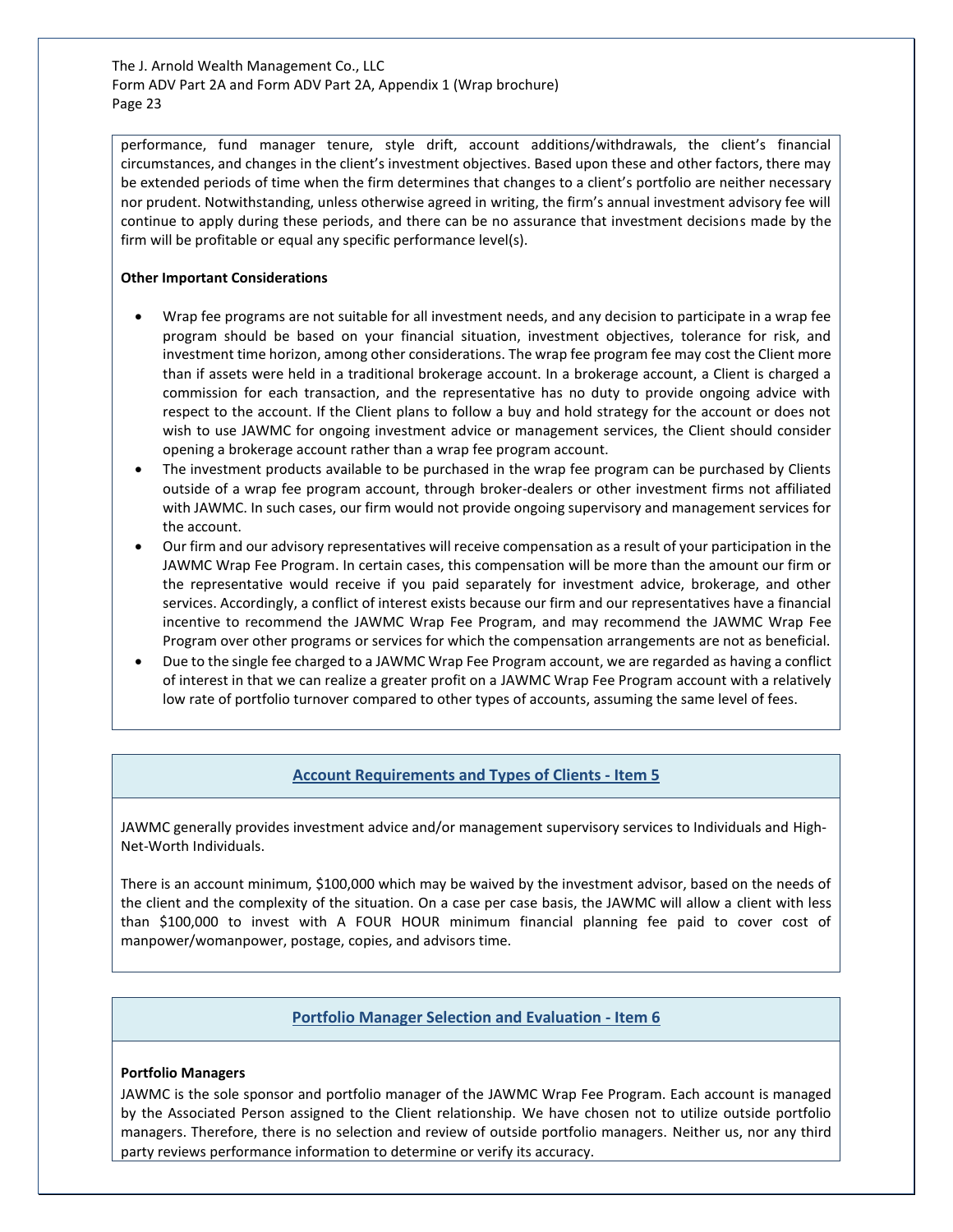Where required, Associated Persons responsible for the management of the account are registered as investment adviser representatives. Clients should refer to each Associated Person's Form ADV Part 2B Supplement, provided to you along with the copy of our disclosure brochure, for more information about their disciplinary, business and educational backgrounds. Please contact us at (330) 965-9890 or at [jon.arnold@jarnoldwealth.com](mailto:jon.arnold@jarnoldwealth.com) with any questions you may have.

Clients will receive statements directly from their account custodian(s) at least quarterly. JAWMC may also provide performance reports on an as needed basis.

#### **Other Advisory Services**

Please refer to Item 4 of the firm's Form ADV Part 2A Disclosure Brochure above for information about other advisory services offered by JAWMC.

#### **Performance-Based Fees and Side-By-Side Management**

Please refer to Item 6 of the firm's Form ADV Part 2A Disclosure Brochure above for information about performance fees and side-by-side management.

#### **Investment Strategies**

Please refer to Item 8 of the firm's Form ADV Part 2A Disclosure Brochure above for information about JAWMC's investment strategies.

#### **Methods of Analysis**

Please refer to Item 8 of the firm's Form ADV Part 2A Disclosure Brochure above for information about the methods of analysis used by JAWMC.

#### **Risk of Loss**

Clients should be aware that investing in securities involves a risk of loss that they should be prepared to bear. Past performance is not indicative of future results. Therefore, you should never assume that future performance of any specific investment or investment strategy will be profitable. Investing in securities (including stocks, mutual funds, and bonds, etc.) involves risk of loss. Further, depending on the different types of investments there may be varying degrees of risk. You should be prepared to bear investment loss including loss of original principal. Because of the inherent risk of loss associated with investing, our firm is unable to represent, guarantee, or even imply that our services and methods of analysis can or will predict future results, successfully identify market tops or bottoms, or insulate you from losses due to market corrections or declines. Please refer to Item 8 of our Form ADV Part 2A Brochure above for a detailed discussion of the various risks associated with investing in securities.

#### **Proxy Voting**

JAWMC does not vote proxies. It is the Client's responsibility to vote proxies. Clients will receive proxy materials directly from the custodian. Questions about proxies may be made via the contact information on the cover page.

#### **Client Information Provided to Portfolio Managers - Item 7**

JAWMC is the sole sponsor of the JAWMC Wrap Fee Program and together with its portfolio managers has access to and is responsible for maintaining all information provided by Clients. Client information will be updated in our firm's records upon notification of changes provided by Clients and during Client meetings.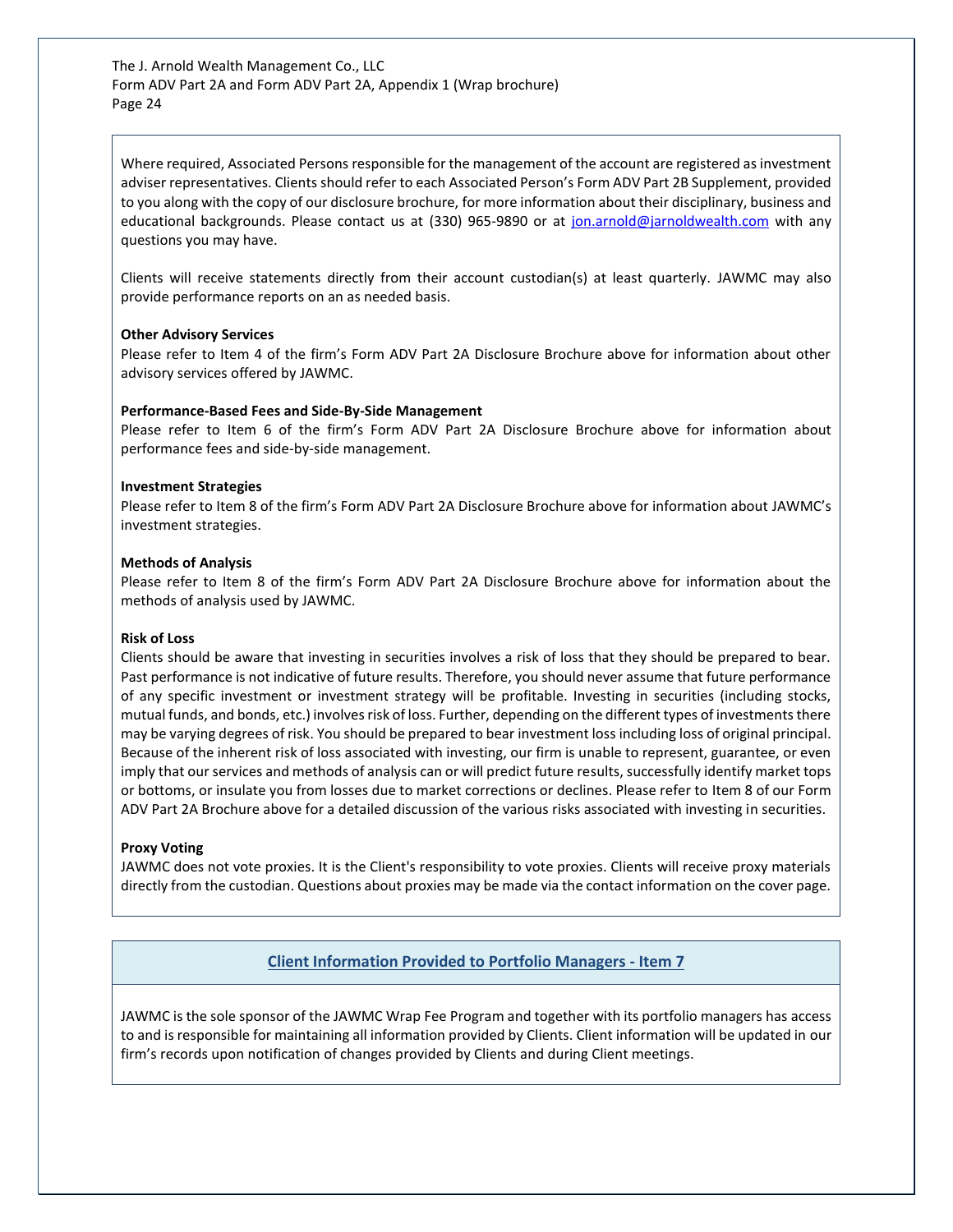## **Client Contact with Portfolio Managers - Item 8**

JAWMC is the sole sponsor and portfolio manager to the JAWMC Wrap Fee Program. Clients are free to contact JAWMC or their designated investment adviser representative at any time with questions regarding the JAWMC Wrap Fee Program. We can be reached at (330) 965-9890 or a[t jon.arnold@jarnoldwealth.com.](mailto:jon.arnold@jarnoldwealth.com)

# **Additional Information - Item 9**

#### **Disciplinary Information**

Registered investment advisers are required to disclose all material facts regarding any legal or disciplinary events that would be material to your evaluation of us or of the integrity of our management. Neither we nor our management persons have a history of material legal or disciplinary events.

## **Other Financial Industry Activities or Affiliations**

Please refer to Item 10 of our Form ADV Part 2A Brochure above for more information about our other financial industry activities and/or affiliations.

#### **Description of Our Code of Ethics**

JAWMC has adopted a Code of Ethics (the "Code") to address investment advisory conduct. The Code focuses primarily on fiduciary duty, personal securities transactions, insider trading, gifts, and conflicts of interest. The Code includes JAWMC's policies and procedures developed to protect Client's interests in relation to the following topics:

- The duty at all times to place the interests of Clients first;
- The requirement that all personal securities transactions be conducted in such a manner as to be consistent with the Code;
- The responsibility to avoid any actual or potential conflict of interest or misuse of an employee's position of trust and responsibility;
- The fiduciary principle that information concerning the identity of security holdings and financial circumstances of Clients is confidential; and
- The principle that independence in the investment decision-making process is paramount.

A copy of JAWMC's Code of Ethics is available upon request to our firm at (330) 965-9890 or at [jon.arnold@jarnoldwealth.com.](mailto:jon.arnold@jarnoldwealth.com)

## **Personal Trading Practices**

At times, JAWMC and/or its related persons may take positions in the same securities as Clients, which may pose a conflict of interest with Clients. In an effort to uphold our fiduciary duties to Clients, JAWMC and its related persons will generally be "last in" and "last out" for the trading day when trading occurs in close proximity to Client trades. Front running (trading shortly ahead of Clients) is prohibited. Should a conflict occur because of materiality (e.g., a thinly traded stock), disclosure will be made to the Client(s) at the time of trading. Incidental trading not deemed to be a conflict (e.g., a purchase or sale which is minimal in relation to the total outstanding value, and as such would have negligible effect on the market price) would not be deemed a material conflict requiring disclosure at the time of trading.

#### **Account Reviews, Statements and Reports**

JAWMC monitors Client account holdings on a continuous basis and conducts a formal review of investment allocations at least annually. Accounts are reviewed by the Associated Person assigned to the account.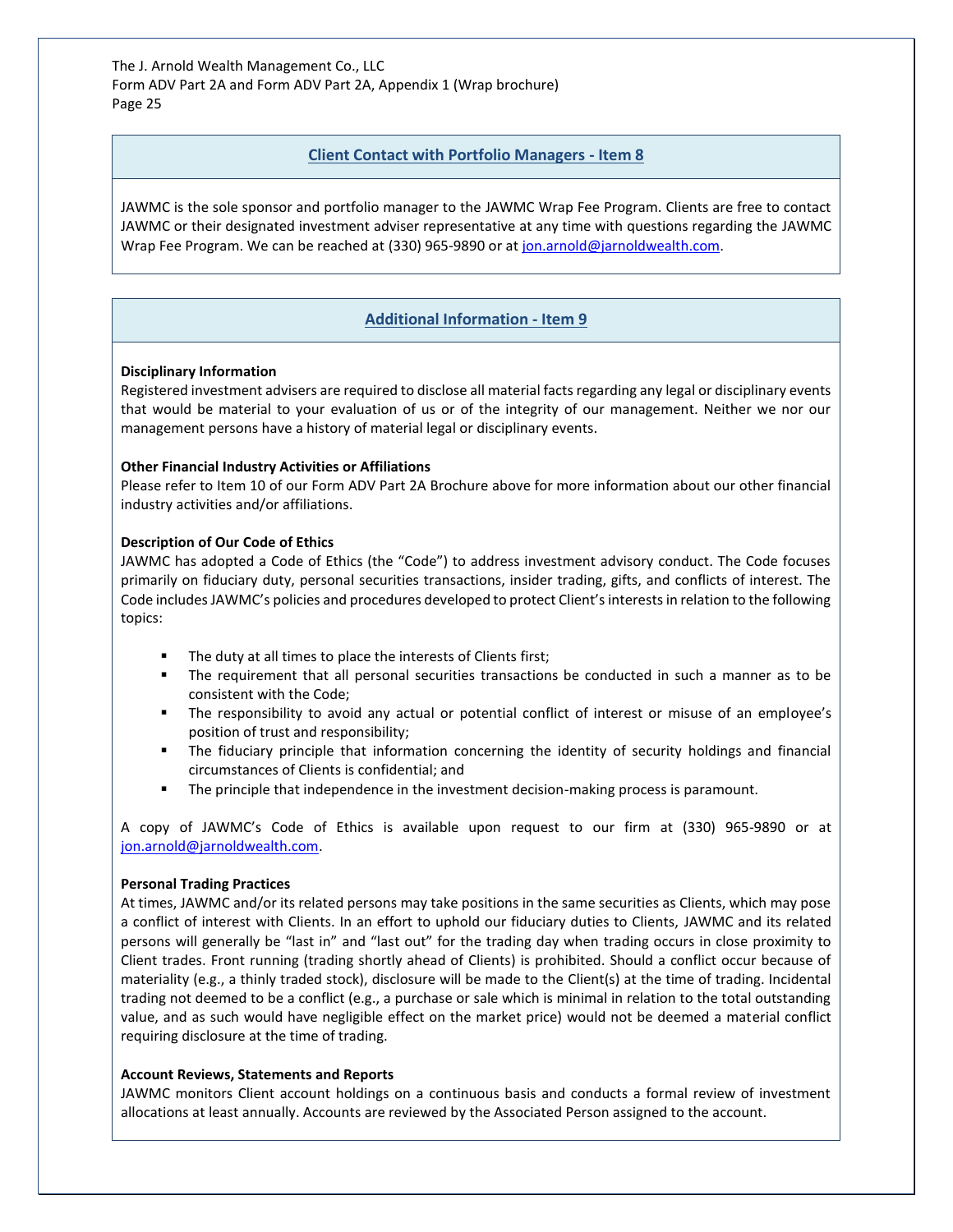Additional reviews may be offered in certain circumstances. Triggering factors that may stimulate additional reviews include, but are not limited to, changes in economic conditions, changes in the Client's financial situation or investment objectives, or upon Client request.

A financial plan is a snapshot in time and no ongoing reviews are conducted, unless you have engaged us for annual retainer services or periodic updates. We recommend a plan review at least annually.

Clients will receive statements directly from their account custodian(s) on at least a quarterly basis. The statement details the client's account, including assets held and asset value which will come from the custodian.

#### **Brokerage Practices**

JAWMC executes all transactions for JAWMC Wrap Fee Program accounts through TD Ameritrade. TD Ameritrade is an unaffiliated broker-dealer, and a member of FINRA and the SIPC. JAWMC has chosen TD Ameritrade on the basis of a number of factors, including quality of service, fees, reputation, accountability, and security of assets. The fees and commissions charged by TD Ameritrade may be higher or lower than other broker dealers or custodians, depending on the type of transaction. JAWMC considers the services provided by TD Ameritrade to be high-quality and the fees charged to be comparable or favorable to those charged by other broker-dealers or custodians.

#### **Client Referrals and Other Compensation**

JAWMC receives additional benefits from TD Ameritrade such as electronic delivery of Client information, electronic trading platforms, institutional trading support, proprietary and/or third party research, continuing education, practice management advice, and other services provided by custodians for the benefit of investment advisory Clients.

The receipt of additional benefits gives us an incentive to require that you maintain your account with TD Ameritrade based on our interest in receiving additional services from these broker dealers rather than your interest in receiving the best value and the most favorable execution of your transactions. This is a conflict of interest. We believe, however, that our selection of TD Ameritrade as broker dealer/custodian is in the best interests of our Clients. Our belief is primarily supported by the scope and quality of services TD Ameritrade provides to our Clients and not services that benefit only us. Please refer to Item 12 of our Form ADV Part 2A Brochure above for more information about the receipt of additional benefits from broker dealers.

To address the existence of this conflict, on a periodic basis, we conduct a best execution review considering the full range and quality of TD Ameritrade's services, including execution quality, commission rate, the value of research provided, financial strength, and responsiveness to our requests for trade data and other information. Our obligation is not necessarily to get the lowest price but to obtain the best qualitative execution.

JAWMC has brokerage and clearing arrangements with TD Ameritrade and the firm may receive additional benefits from TD Ameritrade in the form of electronic delivery of Client information, electronic trading platforms, institutional trading support, proprietary and/or third party research, continuing education, practice management advice, and other services provided by custodians for the benefit of investment advisory Clients. Please refer to item 12 above for more information about the receipt of additional benefits from broker dealers.

Our firm and our Associated Persons do not compensate, either directly or indirectly, any person or entity who is not our supervised person for Client referrals.

#### **Recommendation of Other Advisors**

We may recommend that you use a third party investment adviser or program as part of our asset allocation and investment strategy. In these cases, JAWMC will share in the compensation received by the third party investment adviser. The compensation arrangement presents a conflict of interest due to a financial incentive to recommend the services of a third party investment adviser. You are not required to use the services of any recommended third party investment adviser.